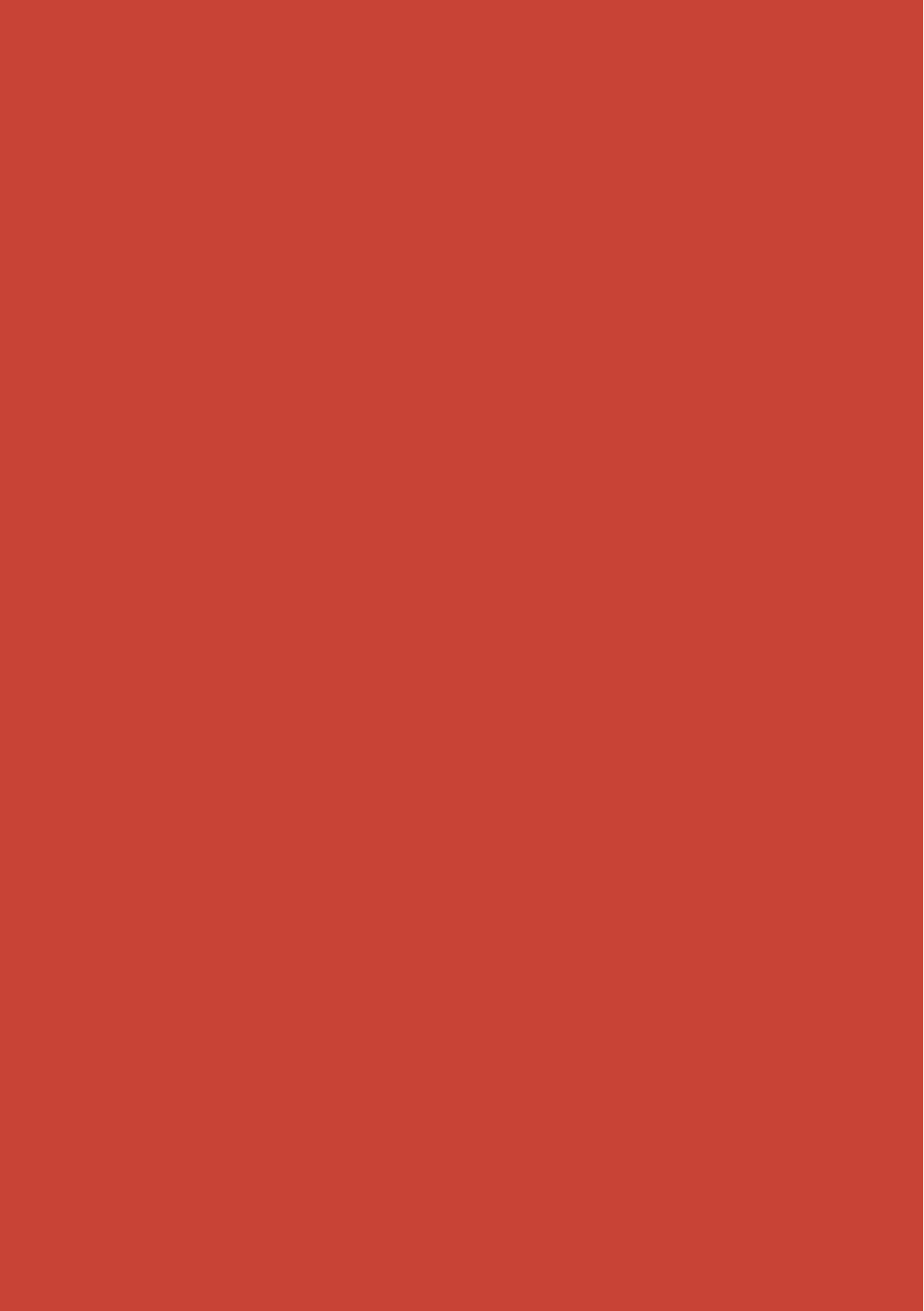



# FEMICIDE MONITORING REPORT 2019

PUBLIC DEFENDER OF GEORGIA | 2020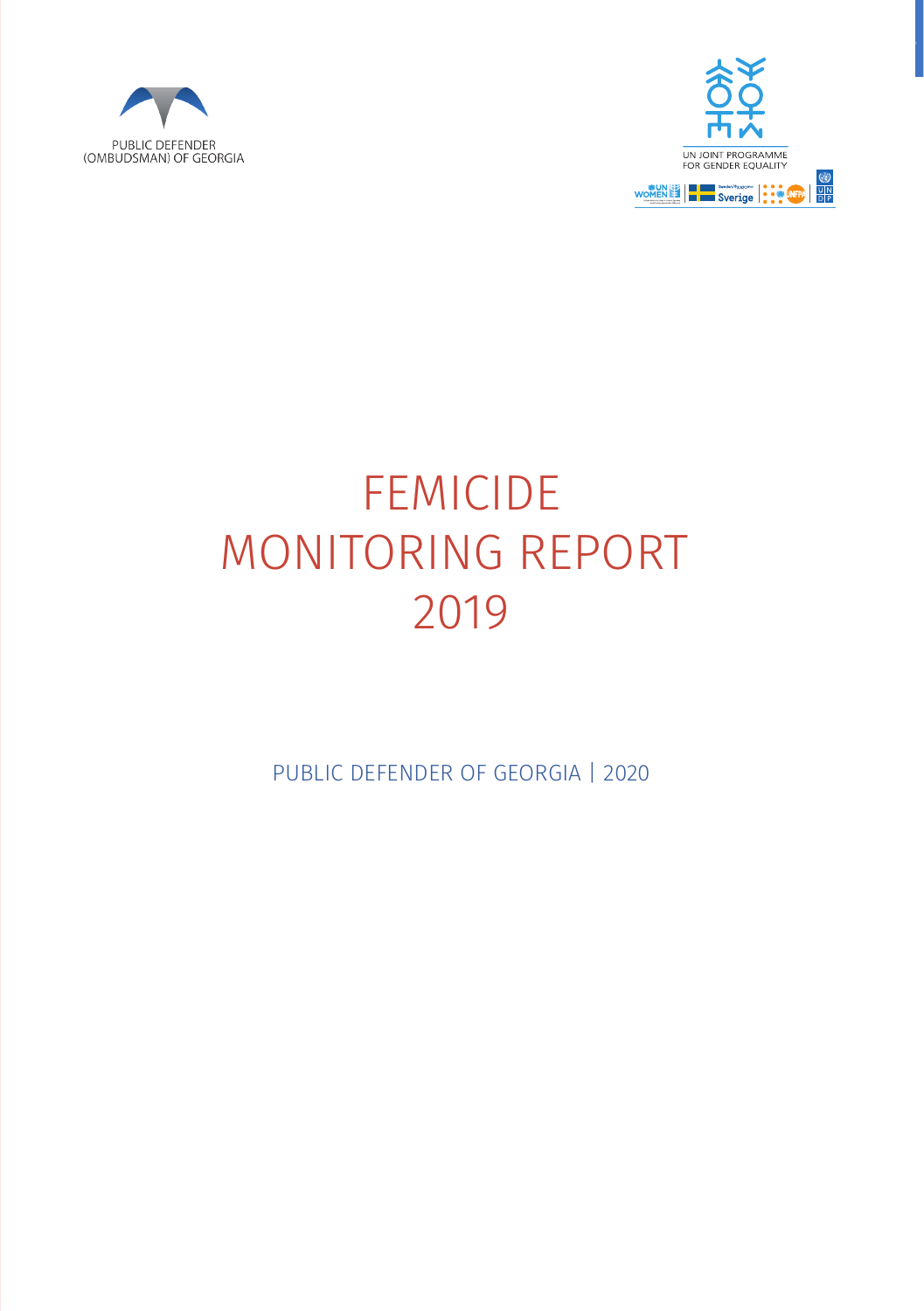**Author of the methodology:** Tamar Dekanosidze

**Criminal Cases and statistics were analyzed by:** Giorgi Gotsiridze and Nino Iakobidze

UN Women is a United Nations agency working on the promotion of gender equality and empowerment of women. The purpose of the foundation of the organization was to protect the interests of women and girls around the world and to meet their priorities. UN Women supports the UN Member States in the development of universal standards of gender equality; cooperates with governments and civil society in the process of developing legislations, policies, programmes and services in compliance with the mentioned standards. UN Women promotes women's equal participation in all spheres of life and particularly focuses on five main areas: increasing women's leadership and participation in public life; elimination of violence against women; ensuring women's participation in all aspects of peace and security processes; economic empowerment of women; integration of the principles of gender equality, as an important priority, in the planning of country's development and budget. In addition, the organization coordinates and promotes gender equality-related activities within the UN system. The views expressed in this publication belong to the author and may not express the views of UN Women, the United Nations or any of its member organizations. The document was prepared with the financial support of the Swedish government within the framework of the UN Joint Programme for Gender Equality in Georgia.

© (UN Women)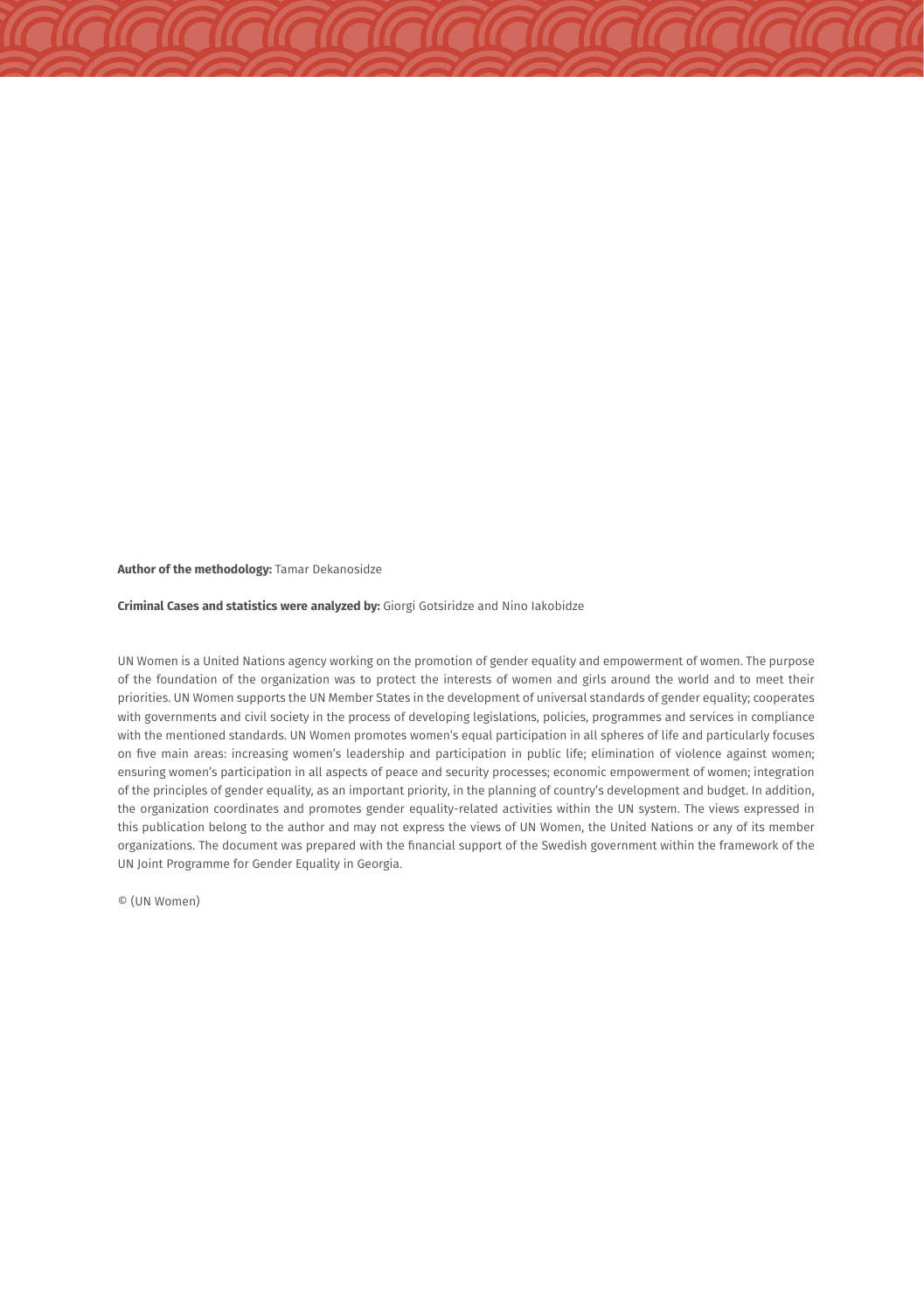## CONTENT

| Introduction                                                                | 4  |
|-----------------------------------------------------------------------------|----|
| 1. Research methodology                                                     | 5  |
| 2. Statistics of femicide and attempts of femicide                          | 7  |
| 3. Identified categories and types of femicide                              | 10 |
| 4. Shortcomings existing at the stage of investigation                      | 11 |
| 4.1. Stereotype attitude                                                    | 11 |
| 4.2. Shortcomings while collecting the evidences                            | 11 |
| 4.3 Recognition as a victim                                                 | 13 |
| 4.4. Qualification by gender sign                                           | 13 |
| 4.5 Investigating the previous history of violence                          | 14 |
| 5. Shortcomings at the Trial Stage                                          | 16 |
| 5.1. Qualification of an action based on the grounds of gender and          |    |
| committing a crime against a family member                                  | 16 |
| 5.2. Use of measure of restraint                                            | 19 |
| 5.3. Circumstances taken into account by the court when imposing a sentence | 20 |
| 6. Analysis of Rulings on Termination of Criminal Prosecution               | 21 |
| Conclusion                                                                  | 22 |
| Recommendations                                                             | 23 |
| Annex 1: Statistics of the General Prosecutor's Office of Georgia           | 25 |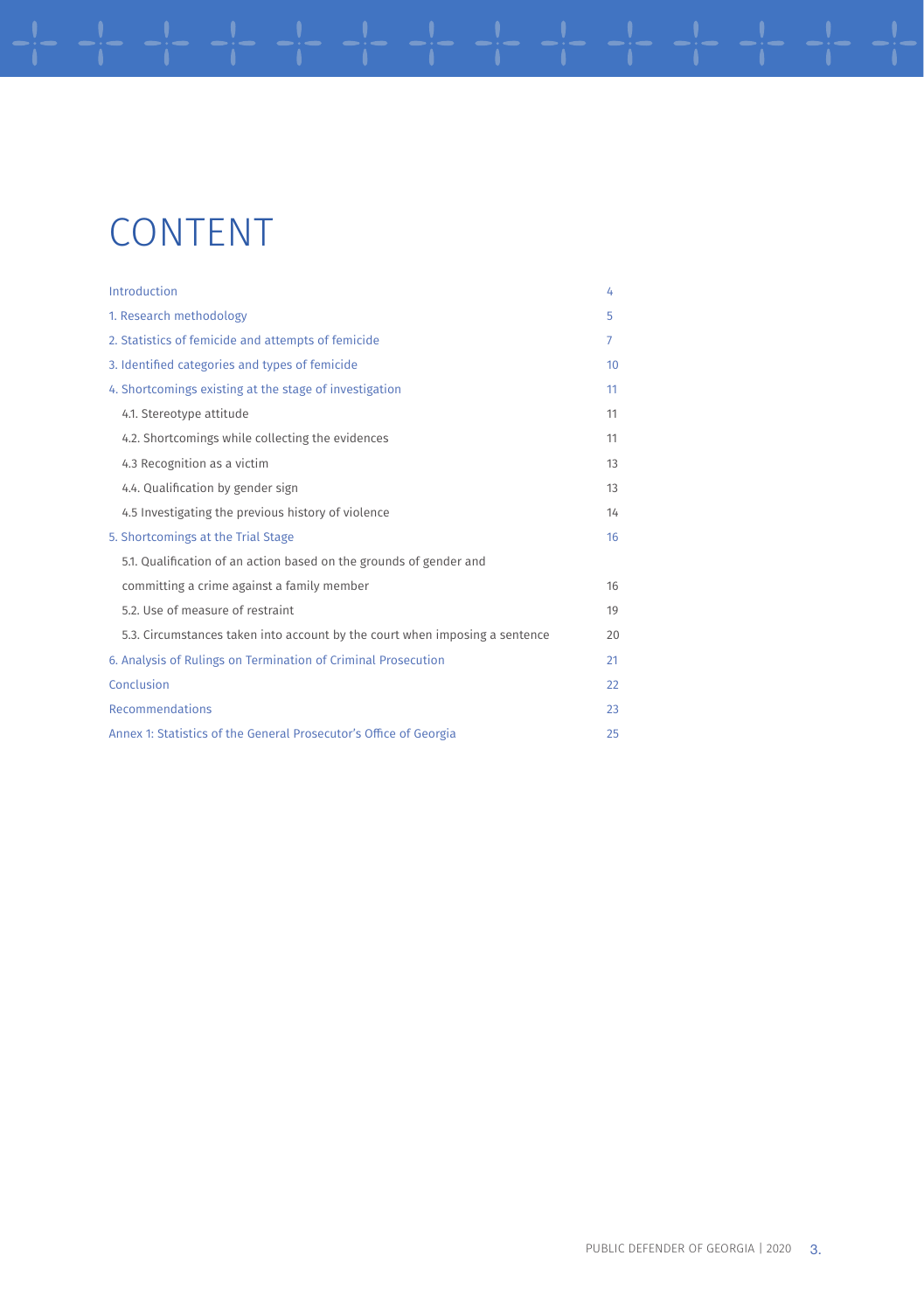### INTRODUCTION

Protection of women's rights and achievement of gender equality still remains challenging in Georgia. Despite improvement of legislation on violence against women and domestic violence, empowerment of supporting services for victims of violence and implementation of numerous awareness raising campaigns, prevention of gender motivated murders of women and enforcement of effective justice on such cases still remains challenging.

Problems related to the complex fight on violence against women and domestic violence and lack of coordination between state agencies is an obstacle for prevention of marginal manifestation of gender violence, femicide. We should underline separately that specific measures in relation to social work in fight on violence against women and domestic violence have not took place and social service is still formally involved in proceeding of cases related to violence against women and domestic violence. Taking mandatory courses focused on violent attitudes and behavior change by abuser is still problematic.<sup>1</sup>

We should also mention specific gaps, emerging while response from law enforcement bodies. Response to cases, where the abuser is the person with influence is problematic. In such cases state attitude is altered, response is delayed and created such impression that the starting point of the decision is the interest of abuser and not the rights of the victim.2

Since 2016, Public Defender of Georgia, analyses cases related to women's murder based on gender sign, attempts of such murders and cases related to incitement to suicide, based on special methodology according to the recommendation of UN special speaker on violence, reasons of violence and their results, Dubrovka Simonovich. Public Defender of Georgia analyzed in details cases of femicide which took place in 2014-2018, prepared reports and prepared appropriate recommendations for agencies.

We welcome the fact that the part of the recommendations was implemented. The fact that the murder against family member and murder based on gender are considered as aggravating measures through legal amendments passed after recommendations, has special importance. Taking into consideration this background it is interesting whether these legal changes influenced particular cases and whether these legal provisions are used in practice correctly.

At this time Public Defender's Office prepared monitoring report for femicide and attempts of femicide of 2019. Methodology of legal analyses of cases includes assessment of justice implementation and statistics, that gives us opportunity to measure achieved progress and reveal still existing gaps preventing the fight against the problem.

We hope that presented findings and recommendations will be considered while planning and implementing state policy against femicide.

Report of Public Defender of Georgia on state of human rights and freedoms in Georgia, 2019, p.196. Information is available on the following link: http://ombudsman.ge/res/docs/2020040215365449134.pdf

<sup>2</sup> Report of Public Defender of Georgia on state of human rights and freedoms in Georgia, 2019, p.197. Information is available on the following link: http://ombudsman.ge/res/docs/2020040215365449134.pdf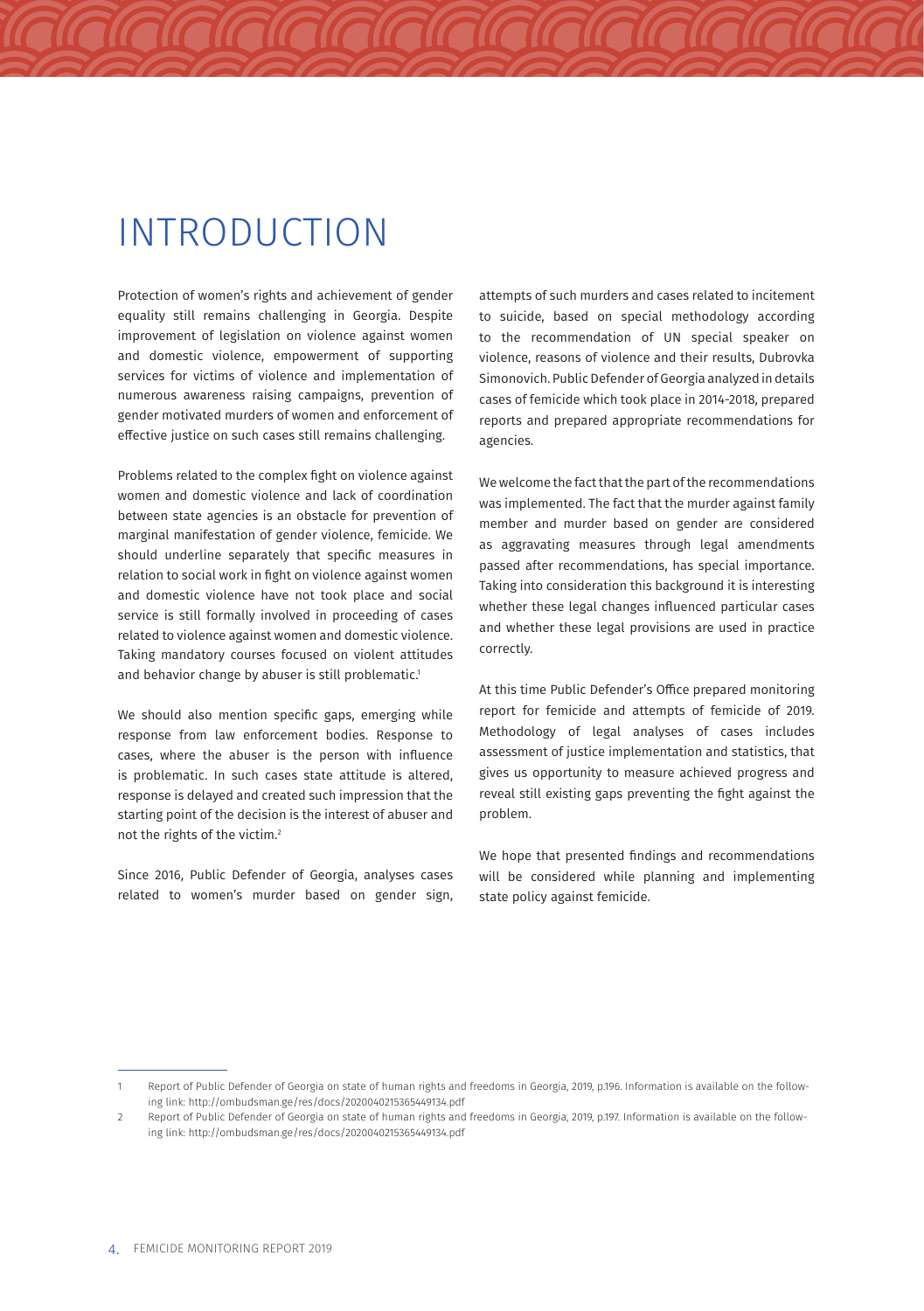### 1. RESEARCH METHODOLOGY

The methodological framework for monitoring genderrelated killings of women (femicide) was developed by the Office of the Public Defender, which we also used in the preparation of this report. $3$ 

For the purposes of the study, based on the context in Georgia and based on the Latin American Model Protocol,4 the Public Defender uses the following definition of femicide:

Femicide is a gender related killing of a woman, in other words, killing of a woman the motive or context of which is related to gender-based violence, discrimination, or subordinate role of a woman, manifested by a sense of entitlement to or superiority over women, by an assumption of ownership of women, by controlling her behavior or any other reason related to gender, also incitement to suicide based on the above grounds.

The fact that a woman is murdered does not automatically mean that a femicide was committed. According to the Latin American Model Protocol for the investigation of the gender-related killings of women femicide constitutes when murder or the death of a woman is linked to a woman's gender, in particular, there must be some indication that the motive or context for the killing was related to gender-based violence and/or discrimination.5

As for the motive of crime, during the analysis of court cases, we considered the following signs of the motive of femicide important for the present study, namely:

- Discriminatory or sexist attitude towards the victim;
- Sense of entitlement:
- Control of the behavior;
- Demanding obedience to stereotypical gender roles.6

Disobedience to and going against the gender roles assigned to the victim is seen as the reason/motive for the perpetrator to commit the crime.

The monitoring of femicide cases was carried out in three stages. **The first phase of the study** involved requesting statistical information and convictions related to femicide and femicide attempts from common courts,7 as well as requesting statistical information, decrees on prosecution and termination of investigations from the General Prosecutor's Office of Georgia.

**During the second phase** of the study, convictions obtained from the first instance and appellate courts were analyzed to identify a femicide or attempted femicide.

<sup>3</sup> Femicide Monitoring Report: Gender related killings of women" Analysis of 2016 Criminal Cases, Public Defender of Georgia 2017

<sup>4</sup> Latin American Model Protocol for the Investigation of Gender-related Killings of Women (femicide/feminicide) ("hereinafter "Latin American Protocol") High Commissioner for Human Rights, Latin American Office, ISBN 978-9962-5559-0-2, pp. 13-14.

<sup>5</sup> Latin American Model Protocol for the Investigation of Gender-related Killings of Women (femicide/feminicide); High Commissioner for Human Rights, Latin American Office, ISBN 978-9962-5559-0-2, pp. 13-14

<sup>6</sup> Detailed information on methodological issues can be found in the 2016 Femicide Monitoring Report. pp. 6-10. Available online at: https:// bit.ly/2KrEn9k [last visited on April 23, 2020].

<sup>7</sup> We have requested information regarding the Articles of the Criminal Code of Georgia, which are applied for the qualification of the femicide cases, in particular: Intentional killing (Article 108), Intentional murder under aggravating circumstances (Article 109), Intentional murder in a state of sudden, strong emotional excitement (Article 111), Intentional infliction of grave injury (Article 117), Incitement to suicide (Article 115), Articles 19, 108 and 19, 109 of the Criminal Code (attempted crime) and Article 118.2 , namely, an intentional less grave bodily injury which has caused the loss of life. Unlike previous years' reports for preparing Femicide Monitoring Report of 2019 we have requested from the Supreme Court cases qualified by all paragraphs of Article117 of Criminal Code of Georgia, qualified by Article 118-4 (Intentionally less grave bodily injury committed against a family member, based on gender sign, against pregnant woman, minor or helpless person, resulting in negligent loss of life of the victim), as well as by article 121 (grave or less grave bodily injury in a state of sudden, strong spiritual excitement and by Article 122 (grave or less grave bodily injury beyond the scope of necessary self-defense). Besides, we were requesting information related to those articles of Criminal Code, were femicide might be also revealed. Namely: Rape of a woman, resulting in the loss of the victim's life (Article 137.b of Criminal Code), A different act of a sexual nature that resulted in the loss of the victim's life (Article 138.3.b of Criminal Code), illegal abortion, that resulted in loss of life (Article 133.3. of Criminal Code), Sterilization against the will, that resulted in loss of life (1331 .3 of Criminal Code), Female genital mutilation, which resulted in the loss of life (1332 .3 of Criminal Code), trafficking, that resulted in the loss of life (143'.4b), torturer that resulted in the loss of life (Criminal Code of Georgia, Article 144'.3.c).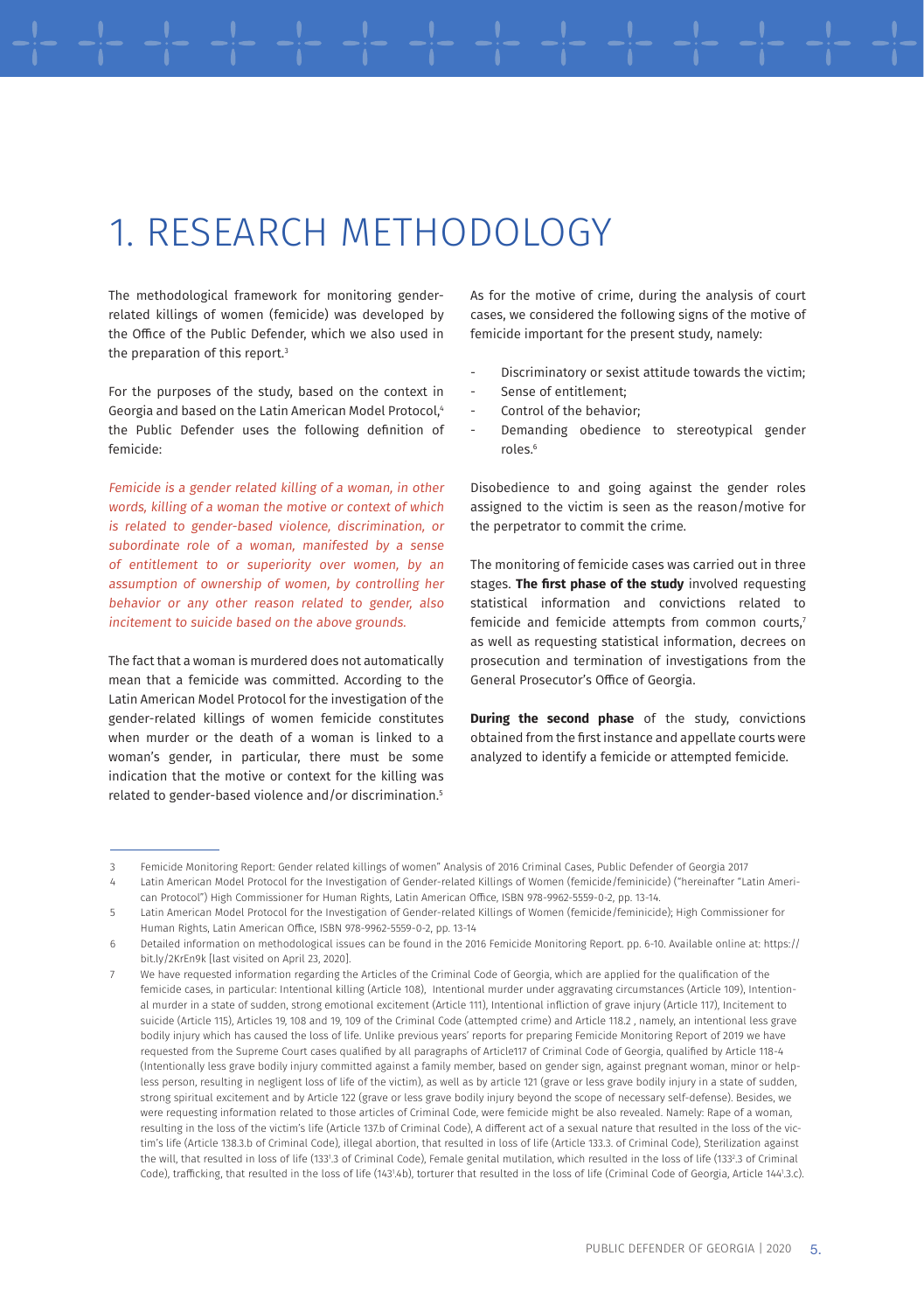**On the third stage of the study,** we requested full case materials on verdicts on femicide and attempted femicide cases selected according to the methodology from all three court instances; we have also requested information on the mentioned cases from the Ministry of Internal Affairs to identify shortcomings in the administration of justice.<sup>8</sup>

As a result, the Office of the Public Defender received 18 verdicts from the common courts related to crimes committed in 2019. After reviewing of the verdicts, we requested case materials about 13 cases, femicide and attempted femicide was identified in 10 of them. As to the other 3 cases:

In one case the fact of incitement to suicide of woman family member was not identified beyond the standard of reasonable doubt and accordingly we consider, that Bolnisi District Court and Tbilisi

Court of Appeals did not make mistake, while issuing not guilty verdict on this case.9 Therefore, despite the fact that this case was analyzed in details, due to absence of incriminating evidences in this case and due to presumption of innocence, the case was not included in the report, even in the general and depersonalized form.10

- One decision of Tbilisi City Court was related to murder of the sister in law by the brother of her husband, because she did not lend money to him. Gender motive was not identified in this case, as it was motivated by the revenge for not lending the money.<sup>11</sup>
- One more case was not also included in report, despite its detailed review, as gender motive was not identified. The case was related to the intended grave bodily injury caused by mother to the juvenile, which was dangerous to life, it was committed with prior recognition of a minor that resulted in loose of life.<sup>12</sup>

<sup>8</sup> Part of the cases were submitted to the Office of the Public Defender in a material form, and two cases were reviewed at the Tbilisi City Court.

<sup>9</sup> Prosecution could not confirm with medical document, nor with court-medical expertise conclusion, that the woman, victim of violence in family, took poison. Doctor was claiming in the court that the patient came to clinic with nervous attack and not because of drinking plant poisoning means. Victim was stating that she drunk plant poisoning liquid, used for plant poisoning, because of physical abuse from her husband. But the physical injuries were not confirmed, despite the fact that she was immediately hospitalized, neither any poisoning substances were found in her body. Later victim refused to testify in the court against her husband.

<sup>10</sup> Bolnisi District Court, case #1/177-19

<sup>11</sup> Tbilisi City Court #1-5700-19

<sup>12</sup> Tbilisi City Court #1-885 - 19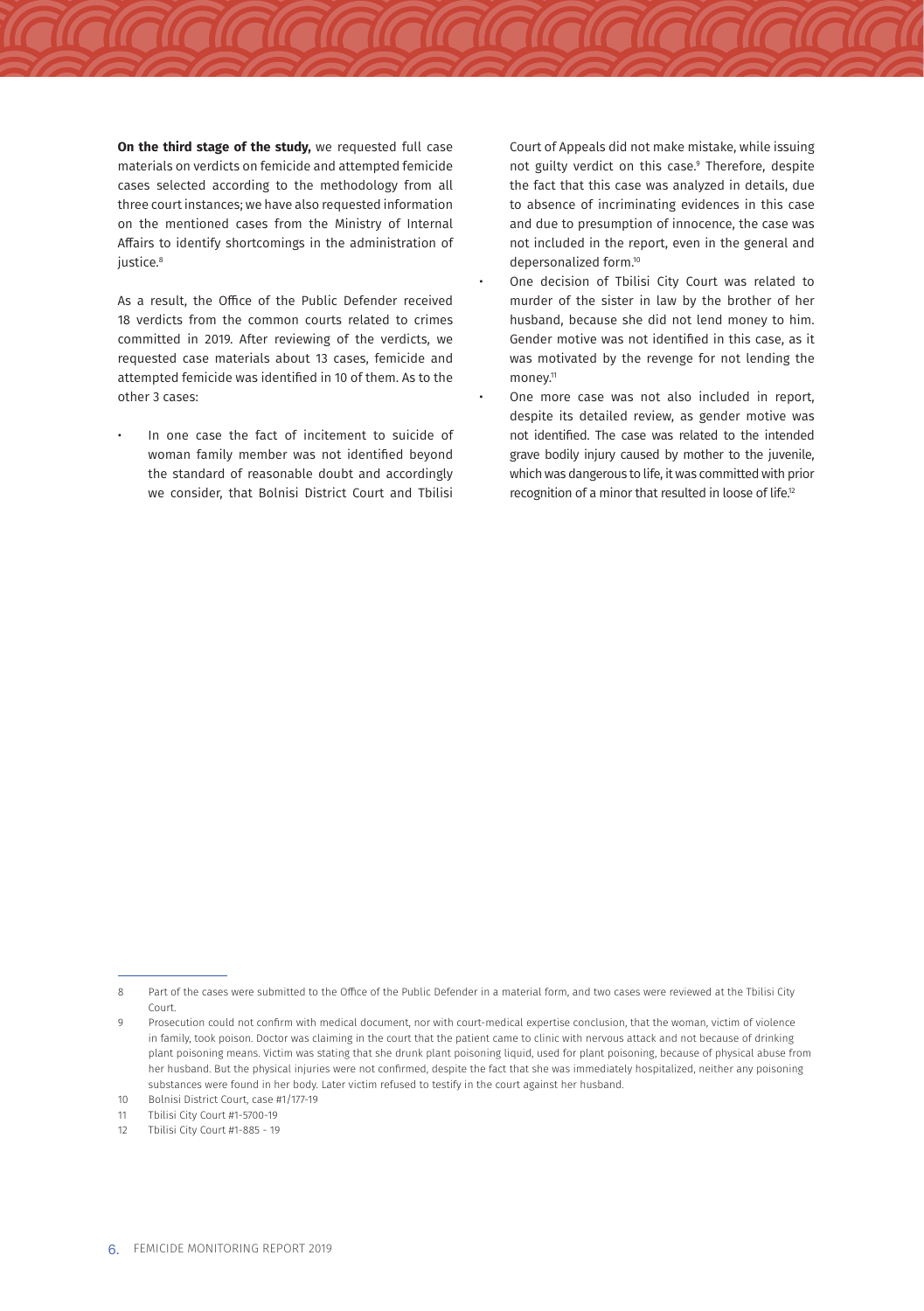## 2. STATISTICS OF FEMICIDE AND ATTEMPTS OF FEMICIDE

The Gender Department of the Office of the Public Defender of Georgia analyzed totally 10 cases of femicide and attempts of femicide perpetrated in 2019. Out of



the 10 cases analyzed, only 3 relate to femicide,  $7 -$  to femicide attempt.



Statistics, like in previous years shows, that femicide and attempt of femicide is mostly committed by husbands, from registered as well as from non-registered marriages and by ex-husbands (in one case of femicide and in one case of femicide attempt the crime was committed by exhusband). In the statistics there are husbands with whom women finished their relations, but the divorce was mot official.<sup>13</sup>



In most cases of femicide and attempts of femicide "revenge" or "Quarrel" is considered as motive. Compared to previous years, we should note positively, that in the analyzed cases of femicide and femicide attempt the rate of identification of gender motivation is raised. Namely, in 2 cases of femicide and in 4 cases of femicide attempts, from all 10 analyzed cases gender motivation was admitted.

<sup>13</sup> Lover means person, who has no sexual relations with the victim, does not leave with her and is not engaged in common household with her.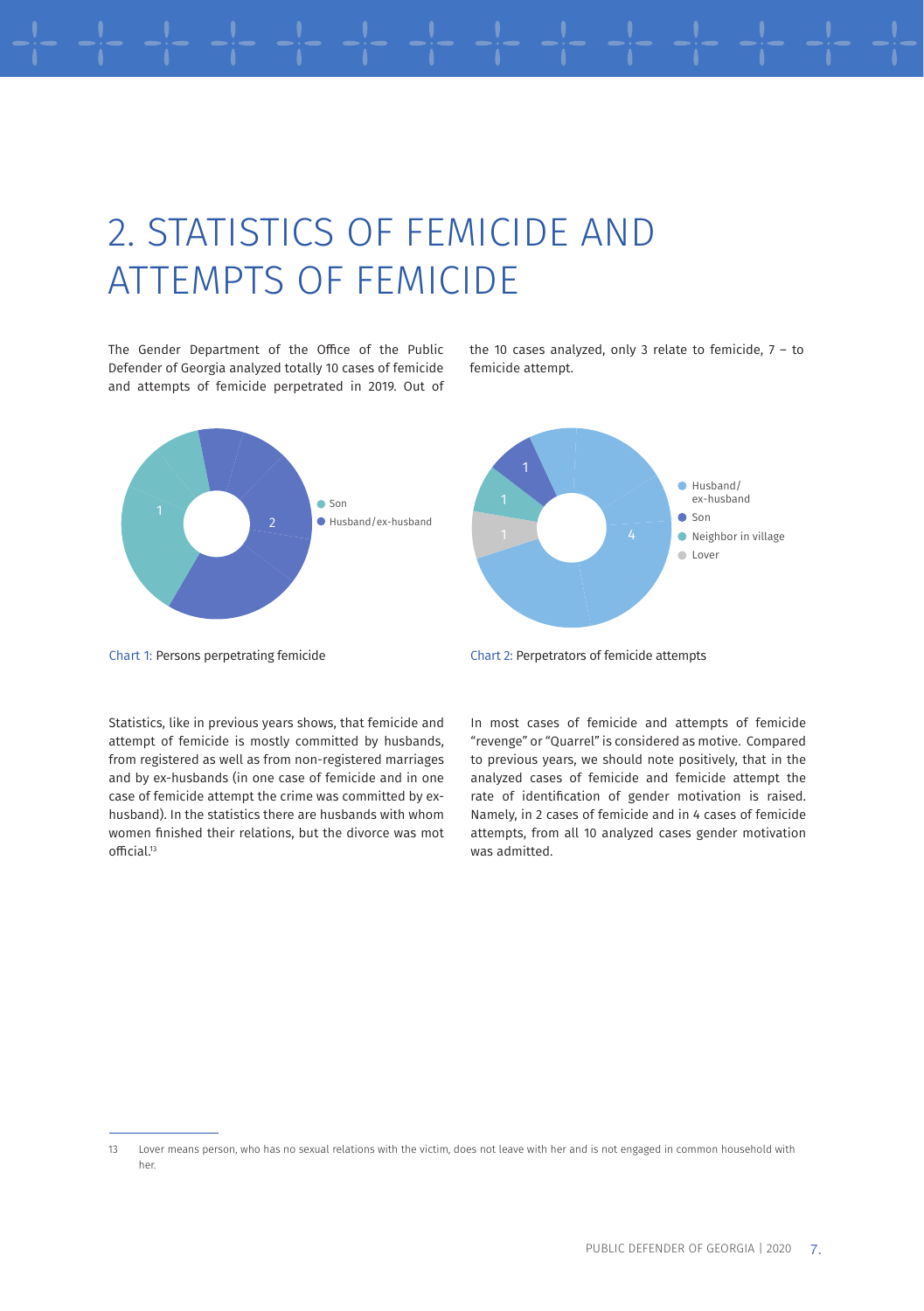

The tendency is the same like in the previous years and the place of crime is mainly home, this is characteristic







In 3 cases of femicide attempts weapon of femicide was knife, in 2 cases regular violation of honor and dignity, in



based on the specific of the femicide.



Chart 5: Place of Femicide Chart 6: Place of Attempted Femicide

one case firearm and in one case attempt to throw out of balcony.

The number of femicide/attempt of femicide cases, committed in the drunk condition are increased – in 7 cases out of analyzed 10, crime was committed in the drunk condition.<sup>16</sup>

<sup>14</sup> The damage with nail cutter was made to neck and throat area, which led to the accumulation of blood and eventually death by asphyxia.

<sup>15</sup> In the mentioned case the death was caused by beating with the firearm itself on the damaged areas. Before this accused person fired to his wife and the victim avoided them, then abuser throw grenades to the shop where was the victim which did not explored. Despite the fact that the firing was avoided and the grenade was not explored and eventually death was caused by the beating with firearm, the previous actions were avoided independently from the will of the abuser; besides the crime committed by all these means affected the qualification of crime as committed with the special cruelty. So, all of three weapons were included in statistics.

<sup>16</sup> In two cases of femicide the accused persons were drunk, 1 was sober. In 5 cases of femicide attempts the accused persons were drunk and 2 were sober.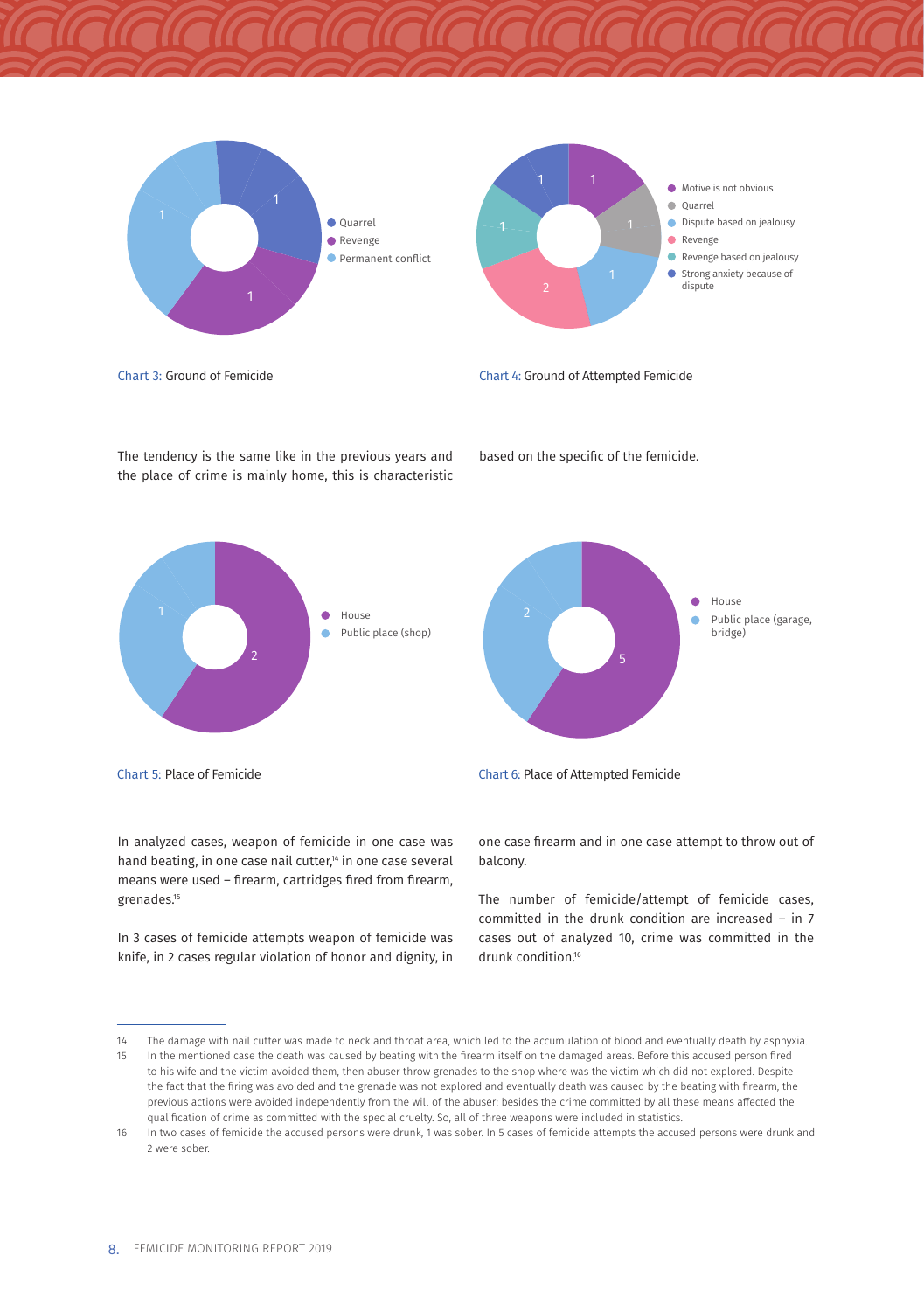According to the analyzed cases, femicide/attempts of femicide are committed by unemployed or by persons employed on jobs requiring low qualification, accordingly by individuals with low income.<sup>17</sup>

As to the statistics related to conviction of perpetrators, it looks like following:



Chart 7: Conviction of perpetrators of femicide Chart 8: Conviction of perpetrators of attempted femicide

In 2 cases from all 10 analyzed, accused persona, as well as the victim were representatives of ethnic minorities.18

Qualification of analyzed cases look like following:

Femicide cases:

- Article 111 -109-2 "f" of Criminal Code (murder of family member)- 2 cases
- Article 111 -117-6 of Criminal Code (Intentionally causing serious damage to the health of a helpless family member resulting in loss of life) -1 case
- Article 111 -109-3 "b" (murder of family member with a special cruelty) – 1 case

#### **Cases of femicide attempts**

- Article 111 -117, part 1 of Criminal Code (intentional causing serious damage to the health of family member)

- Article 117, part 1 (intentional cause of serious damage) – 1 case
- Article 111 -115 of Criminal Code (Incitement to suicide attempt of family member) -1 case
- Article 111 -133-2 "b" (Incitement to suicide attempt of family member committed repetitively by the person previously convicted for the violence against family members, foreseen by the article 126<sup>1</sup> of Criminal Code) – 1 case
- Article 12-109, part 2 "a" and part 3, "b" (murder attempt prior knowledge of pregnant woman with special cruelty) – 1 case
- Article 19-109, part 2 "a" and part 3 "e" of Criminal Code (murder attempt of family member committed repetitively) – 1 case

<sup>17</sup> Education: 1 out of the total number of femicide perpetrators had secondary education, 1 had technical education and 1 higher education. 6 persons of total number of perpetrators of femicide attempts have secondary education and 1 has higher education. Employment: as to the employment 2 perpetrators of femicide were unemployed, one was self-employed; 4 perpetrators of femicide attempts were unemployed, and 3 were employed (watchman, handyman of private company).

<sup>18</sup> Despite the fact that accused person and children of the victim were living in Georgia for years, knew Georgian language, reading was still problematic for them. Their native language was Russian and they were testified by investigation with the interpreter; processual documentation was also translated to Russian. Therefore, in this case (Gori District Court, case №1/352-19) accused person, as well as victim were considered as ethnic minorities. Second Case (№1/495-19 of February 28, 2020 of Gori District Court) was related to village inhabited by Azerbaijanis. Accused person, as well as victim belong themselves to the Azerbaijanian community.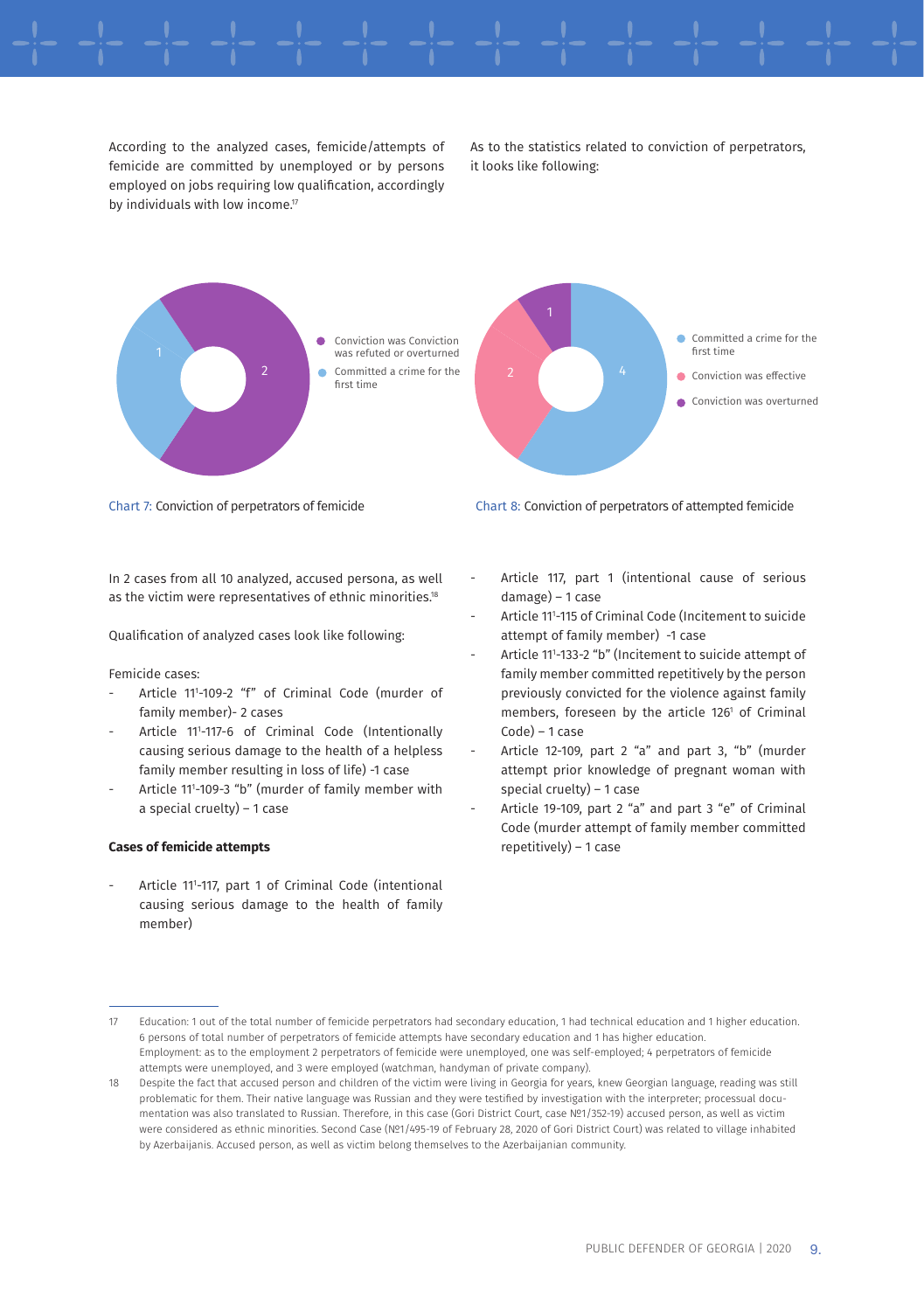## 3. IDENTIFIED CATEGORIES AND TYPES OF FEMICIDE

In criminal cases of 2019 control of victim actions by crime perpetrator are identified. For example, incitement to suicide of wife because she used social networks<sup>19</sup> or because she is not rising daughter according to the rules existing in patriarchal society (mother was making nail polish to her daughter).20 Motive for femicide was punishment of woman because of inappropriate expressions, as it was inconvenient with patriarchal society.<sup>21</sup> Disagreement related to the seeing of children by father in case of divorce.<sup>22</sup> The reason for attack on wife was also disposal of family income by man on his own, according to his views.<sup>23</sup> The reason for murder attempt was pregnancy of women from other man, $24$  the woman's unwillingness to cohabit with her ex-husband and the request to issue a restraining order for violence against her.<sup>25</sup> The cases were man has interest to "take blood" of the husband and fired to his wife, the fact was perceived as killing of the property of the main object of revenge.26

Reason for attack from son over mother was, for example, not taking care on grandchildren by grandmother, the victim refused to offer food to her grandchildren. Reason for beating of bed ribbon mother was lack of desire to look after mother with limited abilities.<sup>27</sup>

21 Gori District Court, case 1/152-19

<sup>19</sup> Tbilisi City Court case 1/4065-19

<sup>20</sup> Akhaltsikhe District Court, case #1/119-19

<sup>22</sup> Akahltsikhe District Court #1/119-19

<sup>23</sup> Gori District Court, case 1/71-20

<sup>24</sup> Tbilisi City Court, case #1-4791-19

<sup>25</sup> Tbilisi City Court, case #1-4065-19

<sup>26</sup> Gori District Court, case #1/495-19<br>27 Signagi District Court, case #1/138

Signagi District Court, case #1/138-19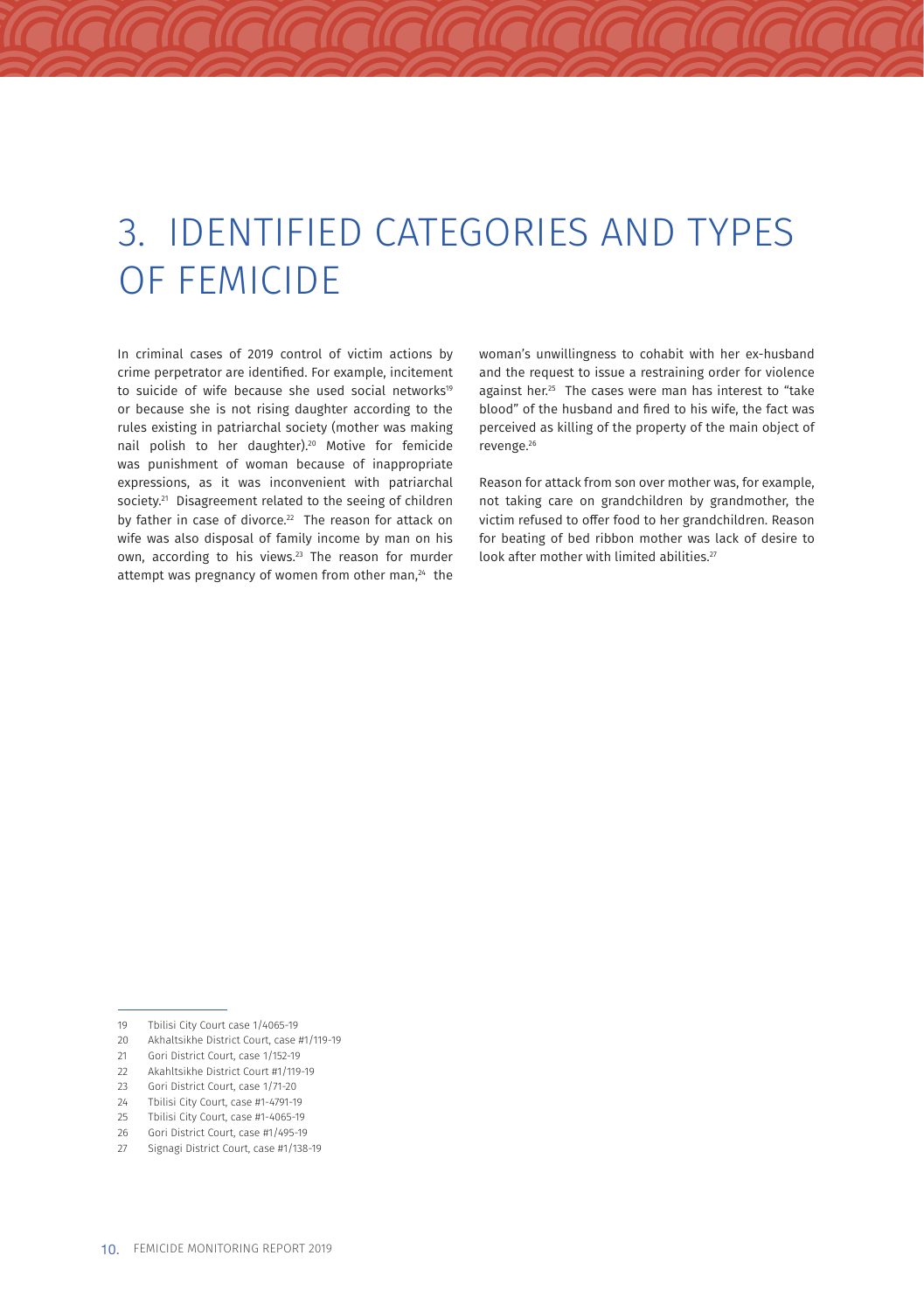## 4. SHORTCOMINGS EXISTING AT THE STAGE OF INVESTIGATION

### 4.1. Stereotype attitude

Stereotype attitude from the side or investigator towards victim is identified as problem at the investigation stage. Namely, interest towards her private, sexual life, even when it is not essential for determination of case circumstances. In the case of Gori District Court<sup>28</sup> the man, who was the lover of the woman, killed by her husband, was testified. The accused person was claiming that the reason of crime was that his ex-wife was rising their common child in "inappropriate" environment and his child has contact with the lover of mother.

Assistant of the Detective of Shida Kartli Police Department's Detective Unit of Ministry of Internal Affairs of Georgia asked ex-lover of the killed woman following question: "During your relations with N., was there any intimate relations in presence of N's children, in the way that they could see it" or "If any intimate relations took place in your presence?" this question was asked to 11 years old daughter of killed woman and to 9 years son. From all of them the investigation received the same answer "I cannot remember the fact that my mother or grandmother brought home strange men, or any inappropriate actions from their side".

We should mention the fact, that in this case the investigation was carried out in relation to the Article 109, part 2, "f" (murder of family member) and Article 109, part 3, "b" (intentional murder of woman with the special cruelty). For the mentioned crimes investigation did not need collecting evidences relating the private life of killed woman.

Even in the case if the action of the accused person would be qualified in relation to article 109, part 2, "d" (intentional murder based on gender), that must also involve murder based on jealousy, asking of such question still would not be necessary. Jealousy is the subjective attitude of the person and often is not based on any proven facts, furthermore the fact of cheating might not even exist and it might be the result of the unjustified jealousy of the murderer. In this case where it is impossible to prove fact of cheating, it cannot be a precondition for the court not to classify murder as gender based, because it was committed based on unjustified jealousy. Accordingly, in cases of crimes committed on the ground of jealousy, it is not necessary to obtain evidence of the existence of this suspicion. In this case it is important to find out that there was suspicion of cheating in the imagination of the accused person, for what accused person killed the victim. Double checking the fact, whether or not these suspicions justified, with the third persons has no sense at all, as the fact of the cheating might not even exist.

In this case, to identify the motive of murder the statements of accused person relating the fact of his wife's cheating was enough. Accordingly, for the qualification of case and for defining the punishment there was no need to ask questions to third persons related to the intimate life of the killed woman, especially to her juvenile children.

### 4.2. Shortcomings while collecting the evidences

In one case of Rustavi City Court<sup>29</sup> son wounded mother in the right side of the chest with knife, because the mother showed unhappiness because of bringing grandchildren (children of the accused person) to her home, as she had some disagreement with her daughter in law (mother of child) in the past. The case was qualified in relation to the article 111 -117-1 (intentional cause of serious damage to the health).

Advocate of the affected woman made appeal on January 11, 2019. The author of the appeal doubted the qualification of case in relation to the Article 117 of

<sup>28</sup> Gori District Court, case # 1/71-20

<sup>29</sup> Case #1-133-19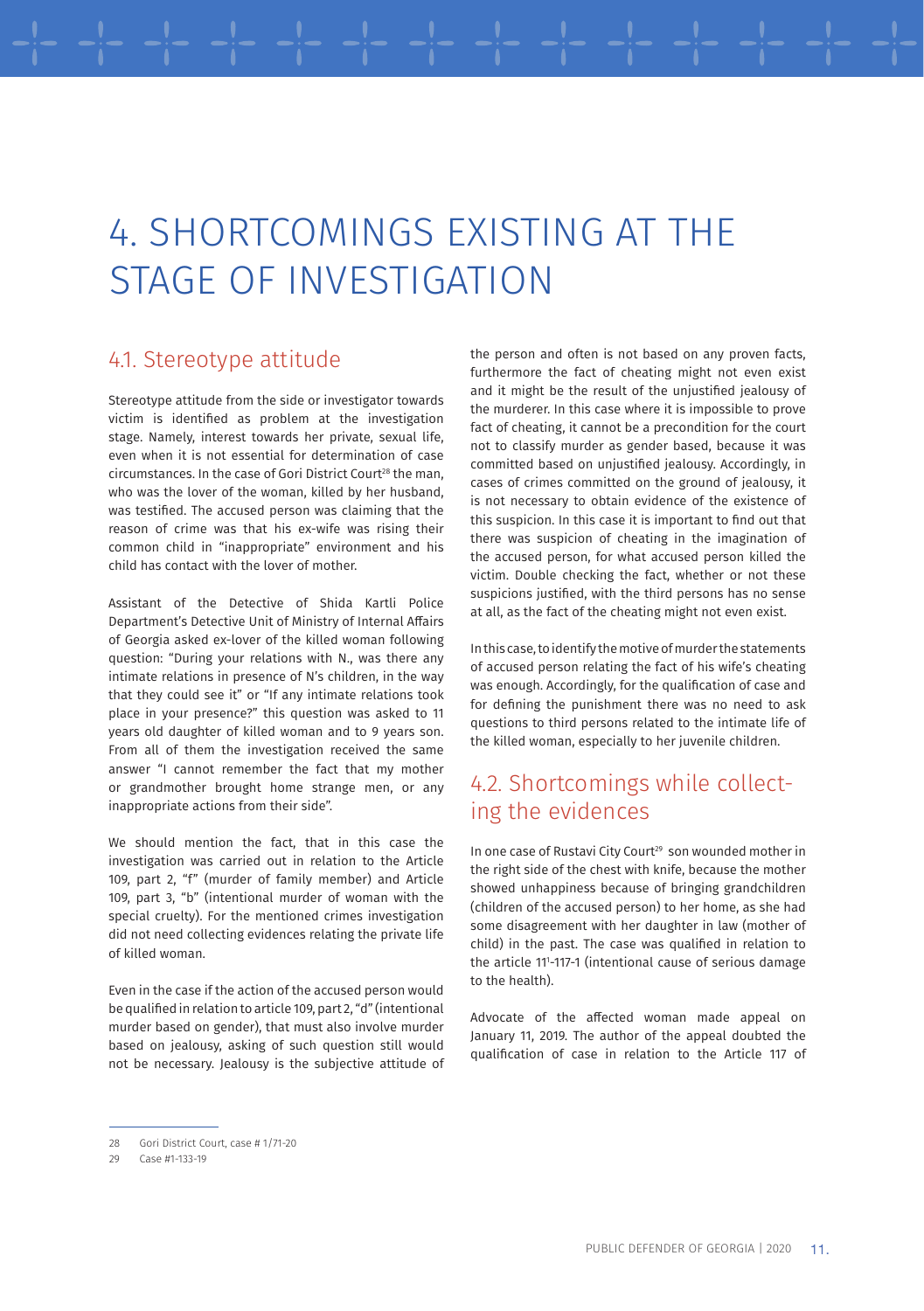Criminal Code; according to the advocate accused person intended to kill his mother previously. He wounded his mother with the big knife to the chest; advocate said that it was action aiming to kill the woman, he also stated that the son was requesting from his mother transferring the ownership of her house. Advocate was requesting to qualify the case with the article 111 -19-109, part 3, "c" of Criminal Code (Murder of the family member committed for profit).

Court did not satisfied appeal of the advocate regarding change of qualification, as the localization and quality of the injury was not established by experts.

On this case, conclusion of court-medical expertise was made on February 20, 2019. In the conclusion it was mentioned: "G.B. has crushed-plot wound in the right side of the chest wall, after operation it was found, that: Injury to the chest cavity with damage of organs, traumatic hemopneumothorax, lung trauma, pleural trauma, diaphragm trauma, liver trauma, hemoperitoneum. This damage was caused by an object with a sharp-edged surface and is considered as a life-threatening degree."

Despite the forensic report, no further investigative action was taken to determine the motive referred by the victim's lawyer. Injured party was not interviewed to investigate the motive of committed murder. Additional research was needed to understand what prevented the accused person to kill the victim. For this reason, it was necessary to interview the victim, to ask her additional questions, which did not take place. It is unknown why investigation did not interview her, but it is obvious, that missing of this action had influence over qualification of the case and over conviction of accused person for relatively minor articles. This might be considered as the shortcoming of investigation on the case of femicide attempt.

One more Case, where shortcomings were revealed in the process of collection of evidences, was reviewed by Gori District Court.30 Court changed qualification of case of woman's murder from Article 19-109, part 3, "a" of Criminal Code (intentional attempt to kill two persons) to Article 117, part 1 of Criminal Code. Person accused in this case killed men and wounded his wife with the firearm, in order to take revenge for killing of his uncle. Gori District Court changed qualification of the court to the Article 117 of Criminal Code (intentional grave harm to health). Gori District Court stated in the verdict of February 2020: "As to the attempt of murder of M.B Court does not refuse the fact, that M.B was standing next to her husband, when N.K. fired on her, and at this moment intention to kill M.B, as well as S.J. was obvious (even indirectly). But even if we will share position of the prosecution that accused person after 5-6 meters leaned behind the wall, how can we face the fact that there were not any obstacles for killing women and the abuser had a gun. He had gun, as well as pistol. How could it happen that heavily wounded woman walked 5-7 meters, even 5-6 meters so that accused person did not fire at her even without aiming?" So, court determined, that at firs N.K has intention to kill S.J. as well as his wife M.B. Firearm and pistol are lethal tool, especially the intent to kill was revealed by aiming a weapon loaded with a mortar shell in her head (a vital organ), this fact was not refused by Gori Court. According to the Gori District Court verdict we can conclude, that N.K undertook the decision to kill M.B.

Main part of substantiation of the court decision is directed to the fact that N.K was able to kill M.B at the moment of running away, especially taking into account the fact that he had gun and Makarov system pistol in his hands. Court pays special attention to the fact that M.B. stumbled during the walk. According to the judge the stumble would give to the accused person enough time to fire at her at that moment.

M.B in his testimony to the court stated, that she runed 5-6 meters after the firing at her and after the fact she was wounded, she run 5-6 meters and leaned from the sight of the N.K at the place were building was making corner, the place was not seen from the territory of the pool, were the accused person was standing. Accordingly, N.K could not see her, and he was not able to fire at her. M.B. also stated that the place where the N.K was standing and yard where she was with her husband were divided with wall of two meters. Besides, in order to go to the house of S.J. from the place where the accused person was it was necessary to go to the stairs located in 15 meters and get two the yard through it.

At this case prosecution did not make investigational experiment, which would make it clear whether it was possible to see the edge of the wall were woman ran in the same lightning conditions. Carrying out

<sup>30</sup> Gori District Court case, №1/495-19.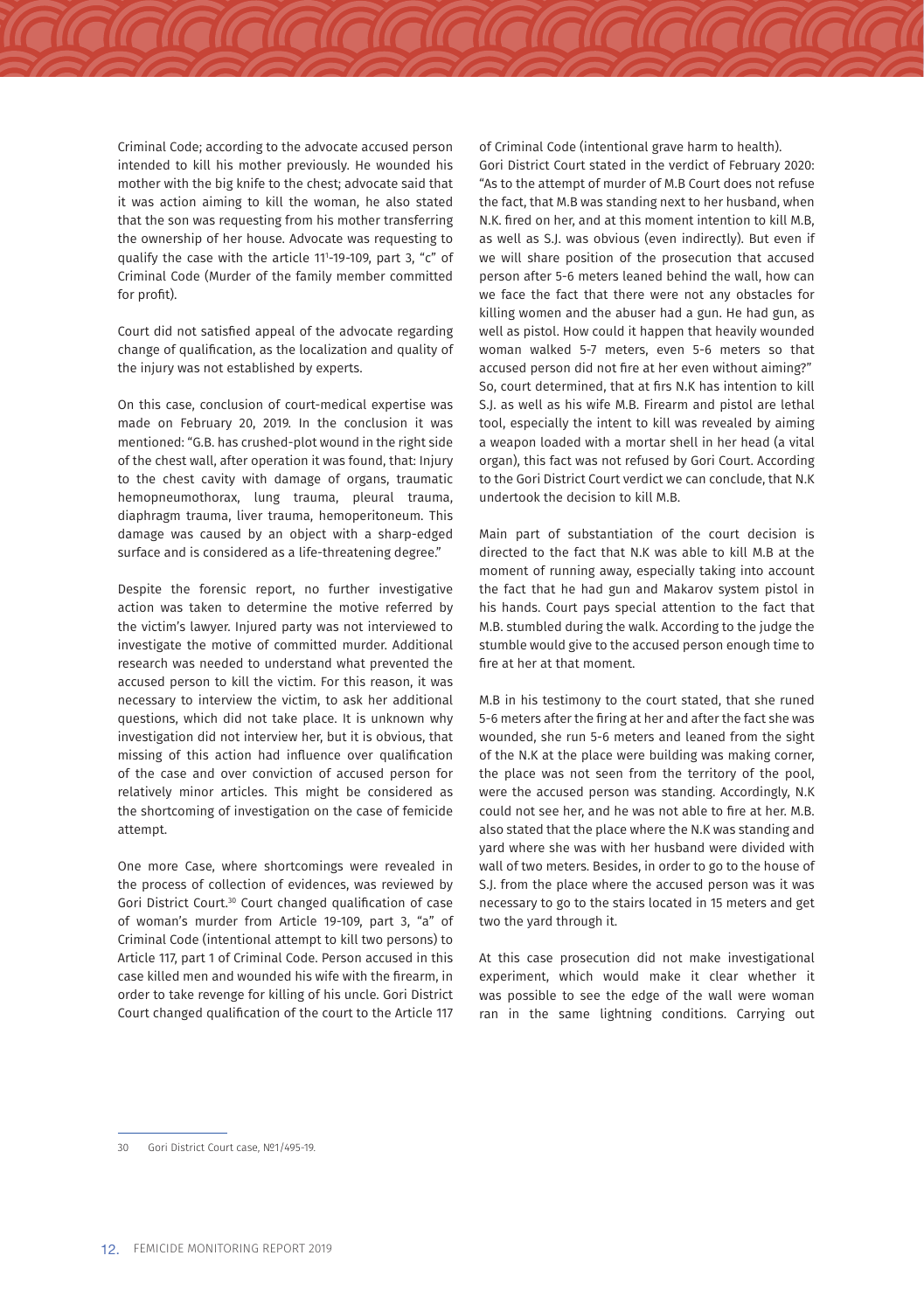investigational experiment would make it possible to prove position of prosecution, according to which N.K undertook the decision to kill woman not voluntary but because he was prevented by existing occasions. We can say that not carrying out investigational experiment is the shortcoming of the investigation and this shortcoming had influence over the court decision to change the qualification of article to the more minor crime.

### 4.3 Recognition as a victim

We can consider as the positive strategy for cases of femicide and attempts of femicide acceleration of recognition as a victim. In 6 cases out of 10 persons were recognized as victims at the day of issuing the accusation order. In one case the person was recognized as victim in 13 days after the crime took place. $31$  In most cases recognition as victim took place before the issuing of accusation order that means that recognition as a victim is made in very short terms, even after several hours from criminal action.

But there are 3 exceptions from this tendency. All three cases relate to the Shida Kartli and Mtskheta Mtianeti District prosecution cases. In all three cases prosecution recognized person as a victim significantly late:

In one case<sup>32</sup> related to the damage caused by nail cutter by husband to his wife that caused the death of the woman. This crime was committed at May 9, 2019. The accusation order was issued on May 11, 2019. The son of the murdered woman, the step son of accused person was identified as the legal successor of the victim by the decision of the prosecutor of July 8, 2019. The killed woman also had three daughters. On June 5, 2019 investigation testified daughters of the killed woman and they supported the decision to recognize their brother as the legal successor. The fourth daughter of the killed woman had the same position on June17, 2019. Since June 17, 2019 there was no reason to continue selection of successor, it was totally possible to recognize son of the woman as the legal successor. Though, the son of the murdered women was recognized as such after 21 days, on July 8, 2019.

Second case,<sup>33</sup> was related to the murder with the special cruelty of wife by her husband by beating her with weapon at the shop. The crime took place at October 11, 2019, the order of accusation of person was issued on October 13, 2019. The mother of the killed woman was testified on November 12, 2019, approximately after one month since murder took place. She consented to the fact that her second daughter to be recognized as the legal successor of her killed daughter, sister of the killed woman I.G. The brother of the killed woman testified on November 20, 2019 also supported candidacy of his sister I.G. as the legal successor of the victim. Despite this fact, I.G, sister of the victim was recognized as the legal successor of the victim on January 13, 2020, after three months since murder and after two months since listening the position of family members by the order of Shida Kartli and Mtsketa-mtianeti District prosecutor. It is unknown what was the reason for postponing the recognition of legal successor in this case.

In one other Case,<sup>34</sup> in the processing of the Shida Kartli and Mtsketa-mtianeti District prosecution, related to serious damage caused to wife, aiming to take revenge against man. In this case crime took place on June 6, 2019. The victim was recognized as such on August 27, 2019 by the Shida Kartli and Mtsketa-mtianeti District prosecutor, after two months after she was testified for the first time on June 12, 2019. Taking into account, that M.B was in the condition enabling to contact her and the case was about recognizing her as victim (status which was undeniable, as the case was related to her physical damage) and not to the recognizing her as legal successor, it is not clear why it took so long for Shida Kartli and Mtsketa-mtianeti District prosecution to issue order on recognition as a victim.

### 4.4. Qualification by gender sign

Correct naming of crime motive and identification of gender motive still remains problematic at the stage of investigation. In the numerous cases, despite the existence of enough information for identification of such motive prosecution did not named crime as gender motivated.

In the case reviewed by the Akhaltsikhe District Court,<sup>35</sup> related to the woman, T.A, who attempted suicide by taking medicines, because her husband, G.N., was systematically humiliating her. At the moment of suicide attempt G.N was convicted in relation to the article 126 of Criminal Code, violence towards wife and family members and this conviction was not refuted or overturned.

<sup>31</sup> In one more case reviewed by the Tbilisi City Court, criminal action took place at August 27, 2019, and prosecution recognized woman as a victim on September 9, 2019.

<sup>32</sup> Gori District Court Case, 1/352-19

<sup>33</sup> Gori District Court case, #1/71-20<br>34 Gori District Court Case #1/495-19

<sup>34</sup> Gori District Court Case #1/495-19

<sup>35</sup> Akhaltsike District Court case, #1/119-19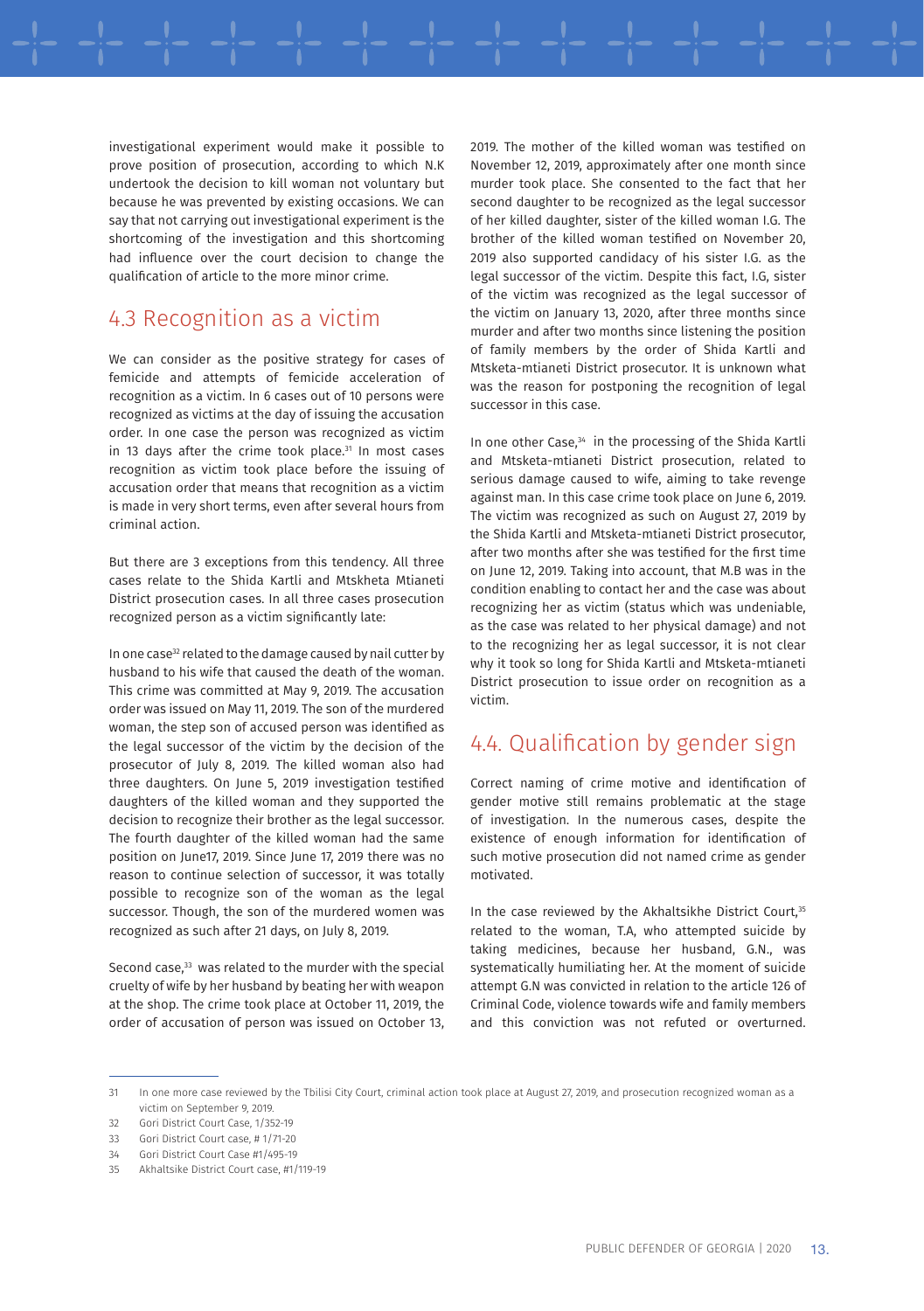Because of this action of G.N was qualified in relation to the Article 111 -115 – 2b (Incitement to suicide, through systematic humiliation of honor and dignity of the victim, committed repeatedly).

Because of systematic humiliation from her husband T.A. attempted suicide on March 3, 2019. Since November 30, 2018 for incitement to suicide and suicide attempt, committing this action by gender sign is aggravating circumstance in accordance with the Article 115, part 2, b. From the actual circumstances of the case it is revealed that accused person was calling to the victim "slut", was unjustifiably accusing her of having an intimate relationship with other men. This circumstance means the jealousy. The accused person was humiliating victim, her honor and dignity based on this motive. Jealousy and psychological and physical violence against woman, was based on stereotype view, that woman is the property of man, and the husband has right to punish wife for such actions, which are considered inappropriate for woman in the patriarchal society. The accused person was explaining violence against woman with the fact that others saw his wife in cars of other men, and the name of his son was humiliated. Besides, mother was covering nails of her daughter with nail polish and was rising her as the "A Woman of Weak Behavior" (Style is reserved). Humiliating of honor and dignity of the woman is the sign that the crime is gender motivated.

Despite the testimony of the witnesses, prosecution never tried to qualify the case in relation to the Article 115, part 2, b of Criminal Code (incitement to suicide attempted with gender sign). The actions were qualified in accordance of Article 115, part 2, a (incitement to suicide repeatedly). The reason for this was the fact that conviction in relation to the article 1261 , of accused person was not refuted or overturned. So, in accordance to the notice, part 2 of the article  $11^{\circ}$  committing of the crime provided by the Article 115 (Incitement to suicide) by the person who was convicted by the Article 1261 (Domestic violence), was considered as repeatedly crime.

We should mention the circumstance, that the Article 115, part 2, a (the provision in relation of which the crime was qualified) as well as "b" (the criminal action in relation to which the action was not qualified) foresees the same sanction: imprisonment up to six years, restriction of rights related to firearms or without this. Accordingly, in case of qualification of the crime additionally by gender sign or its qualification as an incitement to attempt to suicide repeatedly, accused person was facing the same punishment. Despite the fact that the sanction would be the same, special meaning would have the correct naming of crime and the state would send massage to any person, that the crime committed with gender sign will be recognized by state at first, and then it will be punished. The problem in this case it the fact that actual circumstances were referring to the action with the gender sign and prosecution still avoided to admit existence of such sign. In any case, by missing of Article 115, part2, of Criminal Code in the order of accusation, prosecution deprived the ability of the court to discuss the existence of gender sign in the case.

Because of the fact that in the order of accusation, there was not reference to the gender sign, court was lacking ability to discuss this circumstance to the detriment of the accused person. But still Akhaltsike District Court stated that the incitement to suicide of the victim was motivated by the will to take revenge because of jealousy. But referring to this motive was not qualifying. Referring to this occasion just aggravated the punishment: the accused person was convicted to imprisonment for 5 years. But it should be stressed one more time that for the prevention of crimes with gender sing identification of motive has not less importance than severe punishment of person who committed the crime. Notwithstanding the fact that, in this case accused person was convicted to the strict punishment – imprisonment to 5 years, this does not diminish importance of admitting of gender motive by the court and prosecution.

### 4.5 Investigating the previous history of violence

Femicide and attempt to femicide are often culmination of gender inequality and systematic gender violence. Accordingly, while qualifying the crime as the femicide and attempt to femicide the fundamental importance has investigating the fact whether the victim was suffering from gender discrimination and violence before the murder. The investigation of crime prehistory is important to identify crime motive and to define the sentence.

According to the information provided by the Ministry of Internal Affairs of Georgia, in four cases of femicide and attempt to femicide,<sup>36</sup> from all 10 cases analyzed in the report, the preliminary applications existed.

<sup>36</sup> In particular cases the Public Defender already had received information within the scope of processing of the case, and on the other part we inquired additionally letters of Ministry of Internal Affairs: MIA 3 19 02777726, 18/10/2019; MIA 5 19 00638715 13/03/2019; MIA 9 20 02619149 06/11/2020; MIA 8 20 02457580, 16/10/2020; MIA 8 19 01247405, 15/05/2019; MIA 6 19 02523522, 23/09/2019.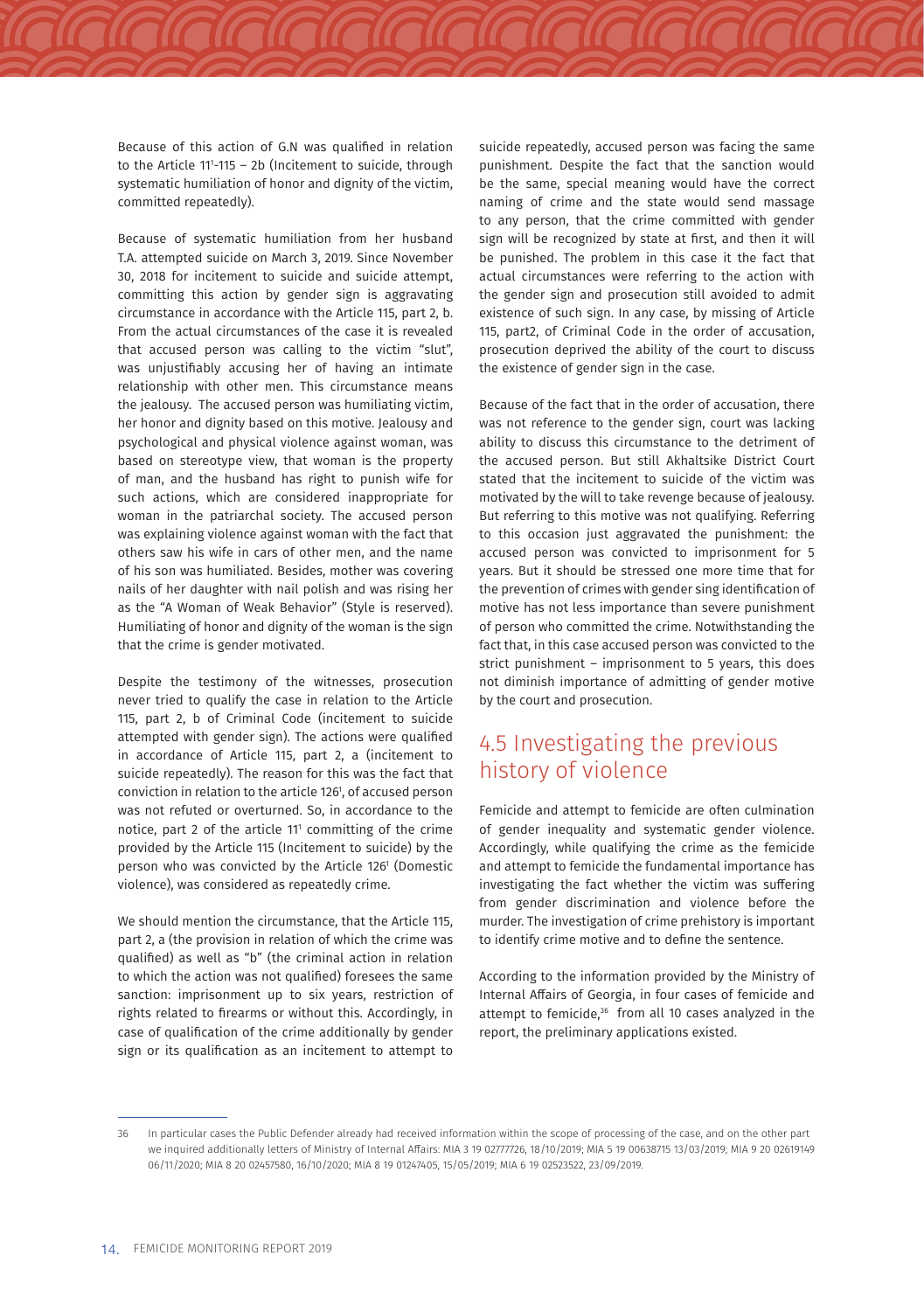In all four analyzed cases previous history of the crime was investigated. One case that was revised by the Tbilisi City Court was related to the incitement to suicide attempt because of systematic humiliation from the side of the husband.<sup>37</sup> For this case prosecutor requested for the restraining order, which was also referring to the fact of physical and sexual violence against the victim. The second case was also related to the systematic humiliation of wife, by the man who was convicted for the domestic violence, and this led to the suicide of the woman.38

One more case, where the previous history was investigated, was revied by the Gori District Court.39 The case was related to the killing of the wife by beating with the gun. On October 13, 2019 investigator asked the Khashuri District Unit whether there were orders against accused person. In the written answer of October 13, 2019 Khashuri District Unit of Ministry of Internal Affairs it is mentioned, that the restraining order towards the accused person was not issued. Despite this fact the Khashuri District Unit attached to the letter the order on termination of criminal prosecution. The case was related to the dispute between the accused person and victim, after which accused person crashed the glass, the parts of the glass hit the victim, as the result she got the minor damage to health. In this case the reason for termination of the processing was lack of sign for criminal action.

In one more case reviewed by the Tbilisi City Court,<sup>40</sup> accused person tried to kill wife with the knife. At the moment of committing of the crime the person was convicted for the threats against his wife (Article 111 -115 of Criminal Code) and violence against mother in law (Article 126 of Criminal Code). Because of the conviction for threats against wife the action of the accused person was qualified in relation to the Article 111 -19-109-3, "e" (Attempt to kill family member committed repeatedly). In the same case prosecution investigated the occasion that before murder attempt the restraining order was issued towards the accused person.

In other cases, the investigators were asking victim or relatives in relation to the previous history of the violence. The witnesses were excluding the possibility of violence against victim from the side of accused person, before the femicide<sup>41</sup> or were confirming the existence of such violence, but were stating that victims were not applying to law enforcement bodies because of fear of accused persons.42

40 Tbilisi City Court case, #1-4065-19

<sup>37</sup> Tbilisi City Court, case 1/4065-19<br>38 Akhaltsikhe City Court, 1-119-19

<sup>38</sup> Akhaltsikhe City Court, 1-119-19

<sup>39</sup> Gori District Court, case # 1/71-20

<sup>41</sup> Gori District Court Case 1/352-19; Rustavi District Court Case, #1-133-19

Tbilisi City Court Case, 1/4127-19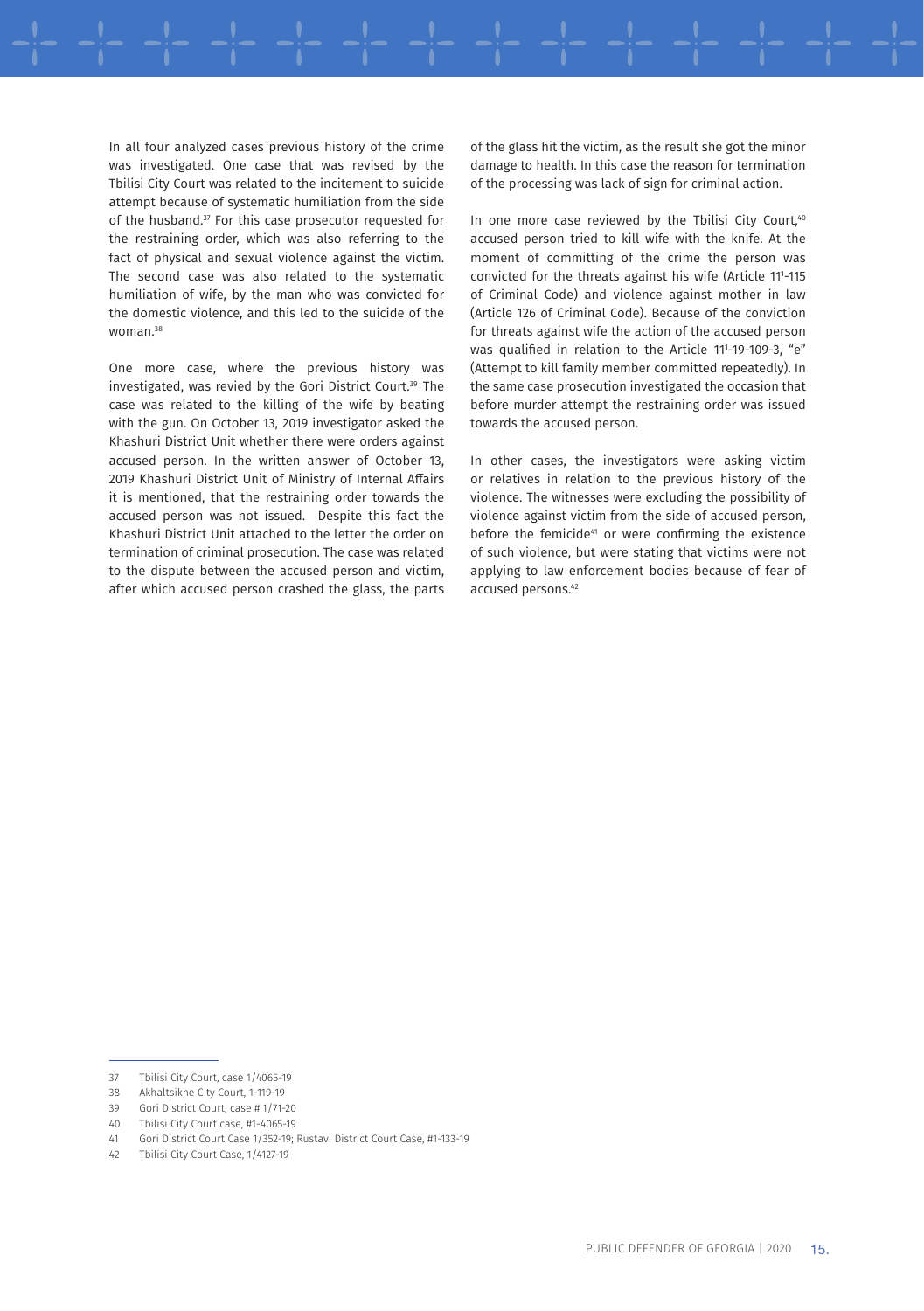## 5. SHORTCOMINGS AT THE TRIAL STAGE

### 5.1. Qualification of an action based on the grounds of gender and committing a crime against a family member

Compared to previous years, the common courts in 2019 are actively applying Article 53<sup>1</sup> of the Criminal Code to stringent the minimum sentence in domestic crime cases to at least one year. Courts toughen sentences more because a crime was committed against a family member, than because the crime was committed on the grounds of gender.

The same can be said with regard to Article 109 of the Criminal Code. In 2019, the court found guilt in two cases for committing a crime under Article 111 -109-2 (f) of the Criminal Code (intentional killing against a female family member).43 In one case, Article 111 -109-2 (f) of the Criminal Code was applied in conjunction with Article 19 of the same Code (attempted murder of a family member).<sup>44</sup> No conviction under Article 109 2 (d1 ) of the Criminal Code (intentional killing on grounds of gender identity) was handed down in 2019, although the Prosecutor's Office made an unsuccessful attempt to take the case to the court under this article.

The application of Article 53<sup>1</sup> of the Criminal Code has increased in the common courts, even though in 2019 two judgements were passed where a crime was committed against a female family member, but nonetheless, the courts applied the minimum sentence against the perpetrator.

One of the cases<sup>45</sup> of the Tbilisi City Court was related to multiple injuries inflicted on the wife by a husband with a knife. Later, the husband called 112 and an ambulance; the timely medical care made it possible to save his wife's life. According to the indictment of September 5, 2019, the action of the accused was qualified under Article 111 -19- 109-2 (f) (intentional killing against a family member) of the Criminal Code.

The Tbilisi City Court found that there had been a voluntary abandonment of the crime at the stage of attempt. The Court deemed, that the abandonment of the crime was voluntary, husband E.B. returned home, pitied the spouse, called 112 by the made-up name, and informed the operator about the place where his wife was. Such voluntary act made it possible to avoid the serious outcome – loss of life. After calling 112, the victim was provided with medical treatment, as a result of which the life was preserved.

Due to voluntary abandonment of the act, E.S.'s action shall be qualified in accordance with the action actually committed by him. This though was the severe damage inflicted to the health of the victim. Tbilisi City Court refused to qualify the act of E.S. under Article 117 (3, "e") of the Criminal Code of Georgia (intentional grave bodily injury against a family member). The reason for this was that relevant amendment to the Criminal Code was introduced on September 20, 2019, while the criminal act was committed on July 28, 2019. The Court did not apply the strict norm to the accused retroactively.

The Court also found that there were no aggravating circumstances in the case of E.S., however, there were mitigating circumstances in the case, according to which E.S. repented the crime, cooperated with the investigation, assisted the investigation in finding evidence and had not

<sup>43</sup> Gori District Court, Case №1/352-19; Gori District Court, Case №1/71-20.

<sup>44</sup> Tbilisi City Court, Case №1-4065-19.<br>45 Thilisi City Court, Case №1/4127-19

<sup>45</sup> Tbilisi City Court, Case №1/4127-19.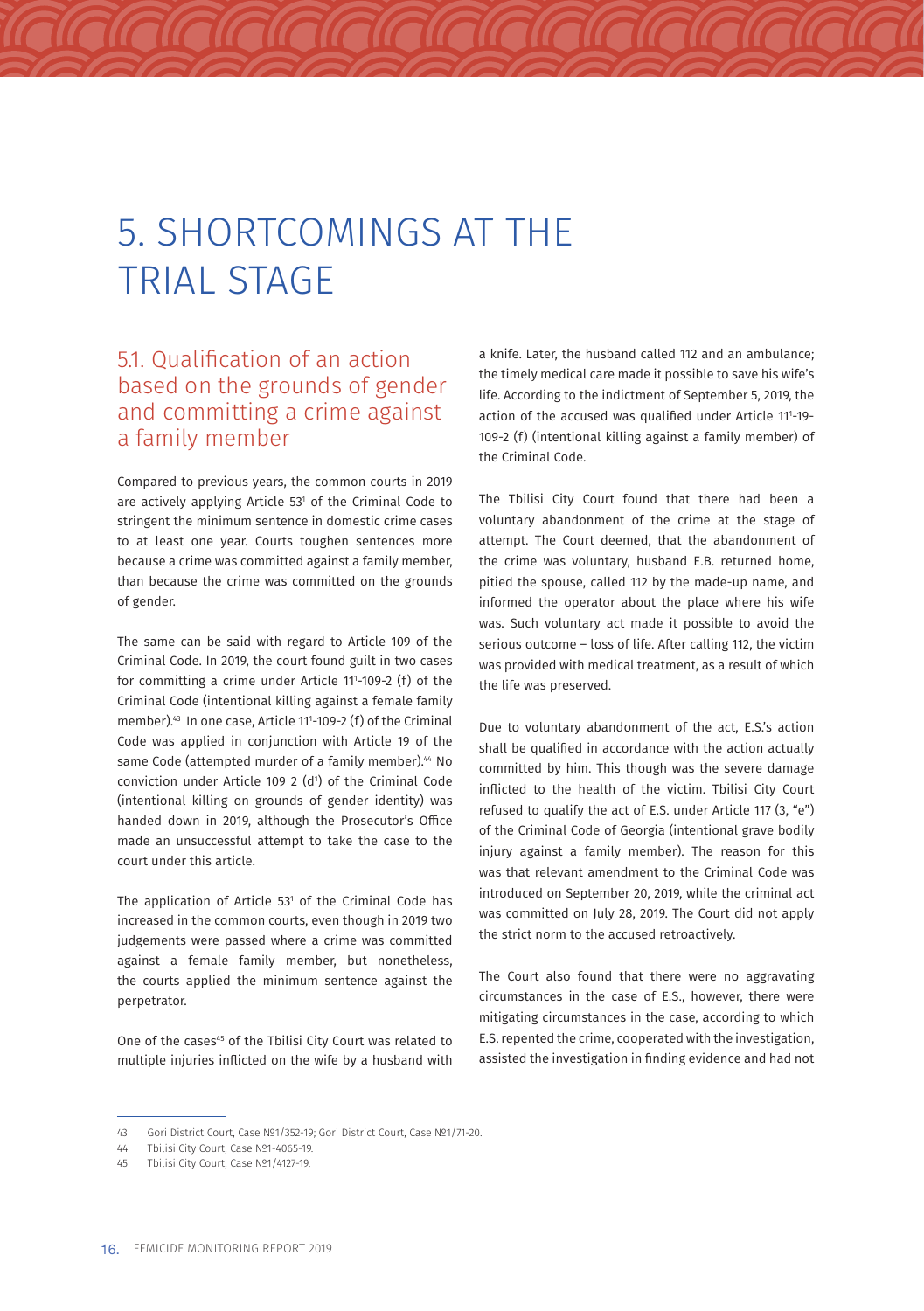been convicted in the past; as a result he was imposed with the lightest sentence under Article 117 (1) of the Criminal Code - imprisonment for up to 3 years.

Both Parts 3 and 4 of Article 53' added to the Criminal Code on November 30, 2018, were in force during committing the crime as well as hearing the criminal case. According to Article 53' (2) of the Criminal Code, the commission of a crime by one member of the family against another constitutes an aggravating circumstance. Pursuant to Article  $53^{\circ}$  (3) of the Criminal Code, if an offense is committed by one family member against another, the term of imprisonment shall be at least 1 year longer than the minimum sentence for the offense committed under the relevant article or part of the article of this Code. According to part 4 of the same article, if the commission of a crime by one family member against another is a qualifying circumstance under material part of criminal law, the court no longer has the right to aggravate the imprisonment sentence for at least one year for a crime that was committed against a family member.

The Tbilisi City Court correctly refused to apply Article 117 (3, "e") of the Criminal Code (intentional grave bodily injury against to a family member), which did not apply at the time of committing the crime. Nevertheless, both at the time of the crime and at the time of the trial, parts 3 and 4 of Article 53<sup>1</sup> of the Criminal Code were in force, which the court is obliged to apply and impose to aggravate the sentence to at least one year, when the relevant article under the material part of the criminal law does not consider the crime against a family member as a qualifying sign. The court was obliged to aggravate the responsibility for at least one year and sentence the convict not to 3 years imprisonment, which is the minimum amount of the sentence for this crime, but to 4 years imprisonment, instead.

It is noteworthy that in its appeal the Prosecutor's Office did not request to increase the sentence of the convict to at least one year. In spite of the fact that the prosecutor in the appeal sought a qualification of an action under a more stringent article - attempted murder of a family member (Article 111 -19-109-2- "f"), nothing prevented the prosecution from requesting a tougher sentence as an alternative if the Appellate Court would not satisfy its motion to change the qualification for the action and

would uphold the qualification of E.S.'s action under the first part of Articles 111 -117 of the Criminal Code.

The Court of Appeals dismissed the prosecutor's appeal and found that E.S.'s action was properly qualified under the first part of Article 111 -117 of the Criminal Code. Unlike the Tbilisi City Court, the Court of Appeals found grounds for the application of Article 53<sup>1</sup> of the Criminal Code in this case. In its judgment of February 25, 2020, the Chamber of Criminal Cases of the Tbilisi Court of Appeals referred to Article  $53^{\circ}$  of the Criminal Code. $^{46}$  In addition, the judgment of the Tbilisi Court of Appeals of February 25, 2020 states: "The Chamber clarifies that according to Article 297 (g) of the Criminal Procedure Code of Georgia, the appeal is reviewed within the scope of the appeal and the response. **As the judgment in the present case is appealed by the prosecution only in the part of qualification and not in the sentence, the Chamber is deprived of the opportunity to take into account the aggravating circumstances of E.S. - a crime committed by one family member against another - and to impose a more severe punishment".47**

Thus, it is clear from this case, that on the one hand the Tbilisi City Court ignored the crime committed against the family member as an aggravating circumstance, and on the other hand, the Prosecutor's Office failed to correct the mistake made by the Court of First Instance in its appeal. As a result, a man who inflicted multiple, including life-threatening injuries to his wife with a knife was sentenced to an inadequately lenient sentence of up to three years in prison, which is the minimum amount under Article 117 (1) of the Criminal Code.<sup>48</sup>

The second similar case was considered by the Sighnaghi District Court. The case concerned the beating of a 78-yearold mother on a log by a man resulting in the death of the woman. The act was qualified under Article 111 -117-6 of the Criminal Code (intentional bodily injury against a family member, committed by an offender knowingly against a helpless person, causing the loss of life).

Sighnaghi District Court, by its judgment of October 8, 2019, found G.K. guilty. It referred to Article 111 of the Criminal Code and stated: "It is established that on March 14, 2019, G.K. committed an unlawful act of violence intentional grave bodily harm - against **a family member** 

<sup>46</sup> Page 13 of the Judgement.

<sup>47</sup> Page 13 of the Judgment of February 25, 2020 of the Criminal Chamber of the Tbilisi Court of Appeals

<sup>48</sup> Tbilisi City Court, Case №1/4127-19.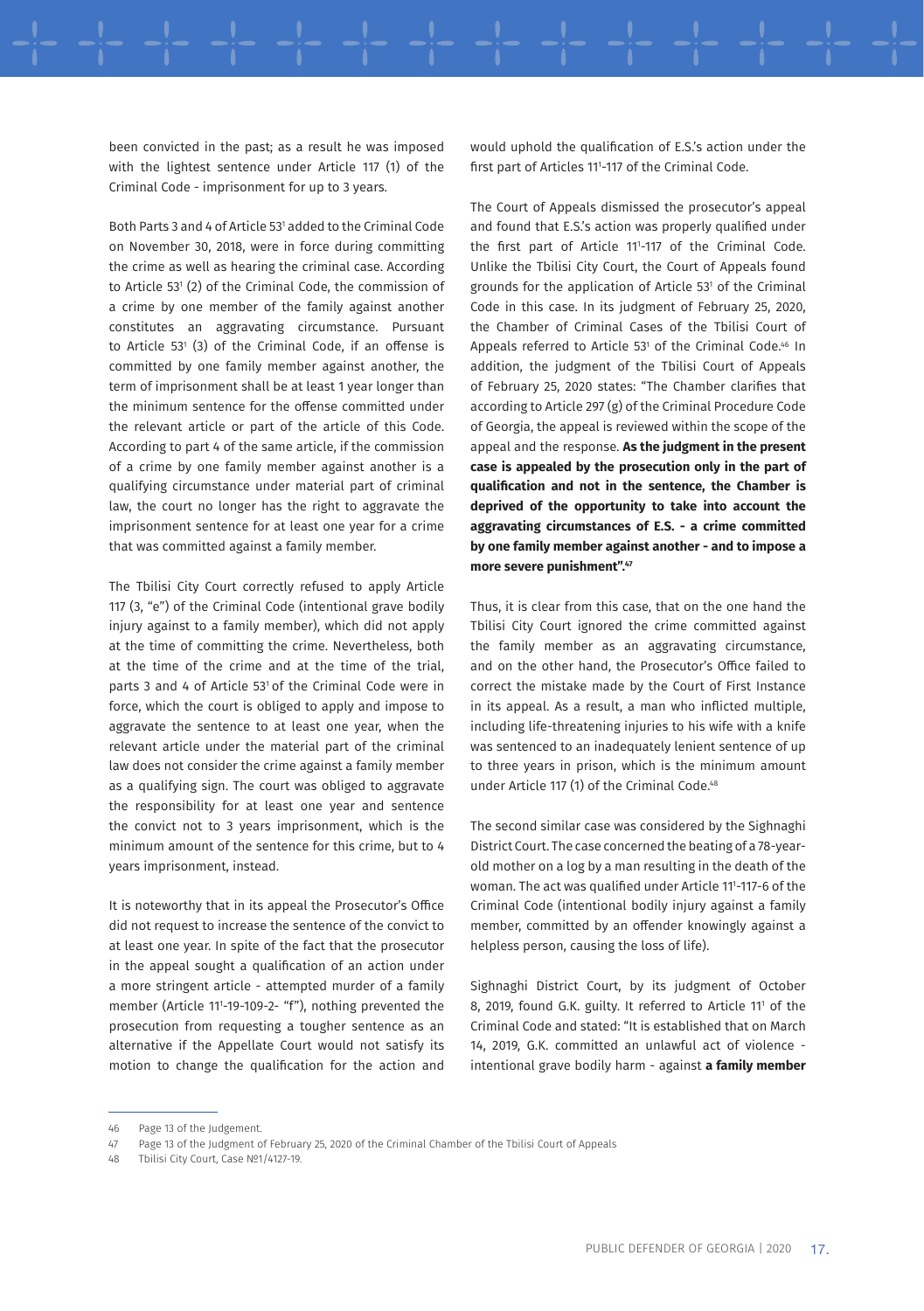- helpless mother. Thus, all the signs of the crime under Article 11', 117 (6) of the Criminal Code of Georgia are at stake."

Although the Court unequivocally found that one family member had intentionally inflicted grave bodily harm against another resulting in negligent death, the court did not apply the second and third parts of Article 53<sup>1</sup> of the Criminal Code, which required from the judge to determine the aggravating circumstance of a crime committed by a family member and imposition of the sentence of more than one year than the minimum amount determined by the Criminal Code. Article 117 (6) of the Criminal Code foresees imprisonment from 8 to 12 years as the main punishment. Sighnaghi District Court, despite the requirements of Parts 2 and 3 under Article 53<sup>1</sup> of the Criminal Code, imposed a minimum sentence of imprisonment for 8 years, while Article 531 of the Criminal Code imperatively requires imposition of the sentence at least one year longer than its minimum length – i.e. imprisonment for the term of 9 years.

It is noteworthy that the Sighnaghi District Court took into account the fact that the accused pleaded guilty and cooperated with the investigation; as a result, the convict was sentenced to six years at a penitentiary institution out of 8 years and two years were counted as conditional. Regarding the mitigating and aggravating circumstances, the Court stated: "The Court takes into account the fact that the accused confesses and repents the crime, he has no conviction, has collaborated with the investigation since its launch and helped to establish the truth. As for the aggravating circumstance, the intentional violent criminal act committed by the accused is directed against health, which resulted in the loss of life of the victim. At the same time, he committed an act under the alcoholic influence, which led to the failure to manage the behavior of the accused, resulting in a tragic loss of life of the victim.

Thus, the circumstance that the crime was committed by a family member was not mentioned in the list of aggravating circumstances. Ignoring this circumstance by the court led to the application of a lenient sentence - 8 years of imprisonment, while, according to Article 53<sup>1</sup> (3) of the Criminal Code, a perpetrator of a domestic crime should have been sentenced to at least one more year of imprisonment – 9-years - than the minimum foreseen; this

even if mitigating circumstances such as pleading guilty and cooperating with the investigation existed. The court could, based on the mitigating circumstances, define part of the sentence as conditional, after pursuant to Article 53<sup>1</sup> (3) of the Criminal Code, it imposed a sentence of one more year than the minimum requirement - imprisonment for a term of 9 years. Nevertheless, the Sighnaghi District Court imposed a minimum sentence of 8 years in prison, out of which 2 years were deemed conditional. In doing so, the court ignored the requirements of the second and third parts of Article 53' of the Criminal Code, which led to the imposition of an unreasonably lenient sentence on the person who committed the crime against the helpless mother.

In addition, as already mentioned, the courts can easily qualify an action under Article 109 (2, "f") of the Criminal Code (killing of a family member); the same cannot be said about Article 109 (2, "d1 ") of the Criminal Code (intentional killing based on gender). During the reporting period, the prosecutor's office qualified the action only once under Article 19-109-2 (f) of the Criminal Code (attempted killing on the grounds of gender), but the Tbilisi Court of Appeals did not find the accused guilty.<sup>49</sup>

The case involved systematic violence by a husband against his ex-wife and mother-in-law. The cause of the violence was divorce. On February 10, 2019, the accused L.M. got drunk and ran home to his ex-mother-in-law and had a disagreement with his child. The accused then broke the glass and left his mother-in-law's house. Police were called the same day. The abuser was issued a restraining order the next day.

On February 11, 2019, L.M., offended by the call to the police, approached his ex-wife N.P. with a knife at her workplace. The ex-husband put his wife in the car with the threat of a knife. N.P. soon jumped out of the car and ran away. L.M. chased his ex-wife and inflicted life-threatening injuries on her chest. In this case, the Prosecutor's Office applied Article 19-109-2 ("d<sup>1</sup>") of the Criminal Code (attempted intentional killing on the basis of gender) for the first time. Tbilisi City Court has not found the accused guilty for the attempted murder on the basis of gender. The Tbilisi Court of Appeals upheld the judgment of the Court of First Instance on March 10, 2020 in the part of acquittal of the convict in the attempted murder on the basis of gender.

<sup>49</sup> Tbilisi City Court, Case №1-4065-19.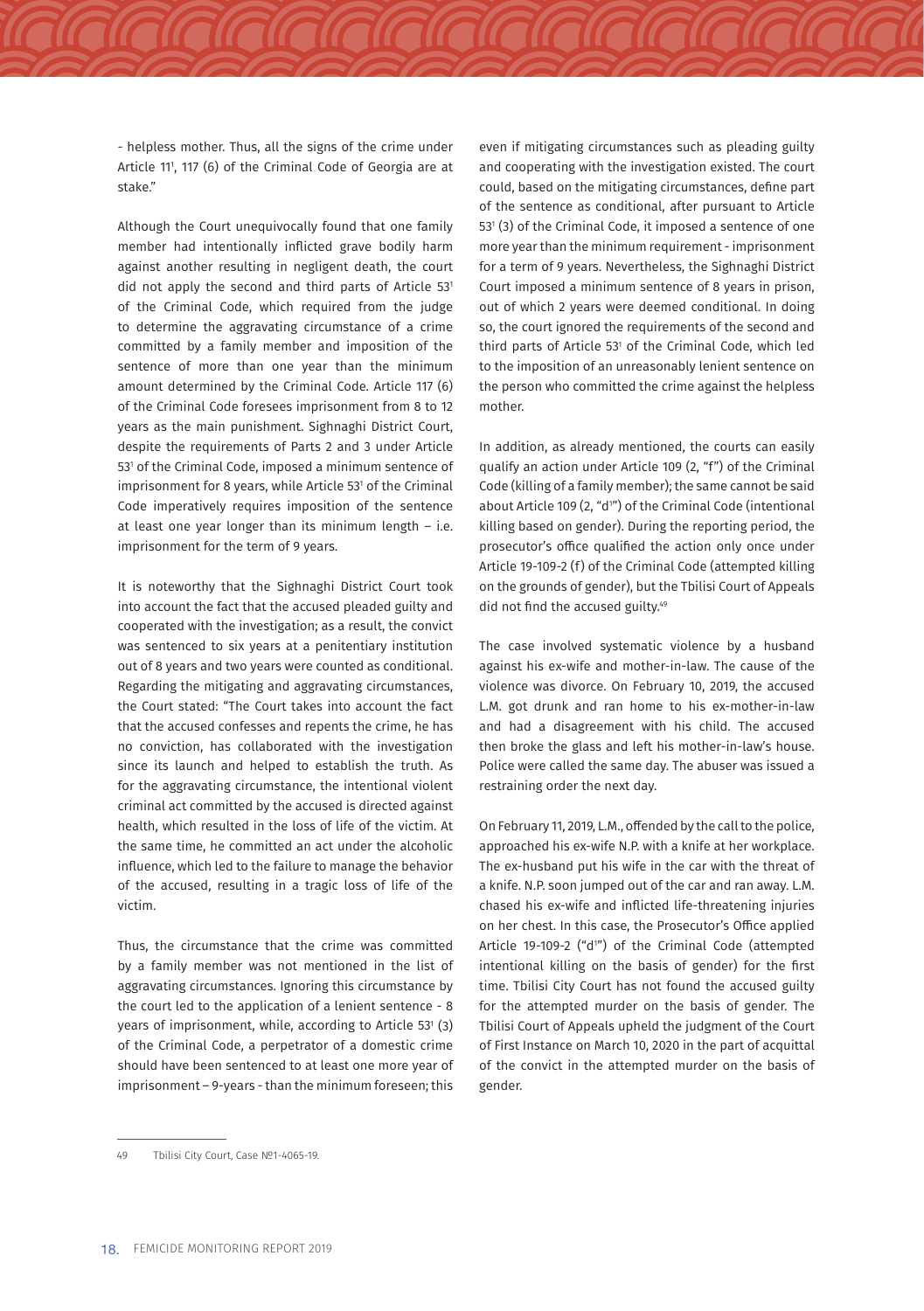The Court of Appeals in this case offered a narrow definition of the gender sign, according to which a crime is motivated by a gender if a person is killed because she is a woman. According to the court, in this case the attempted murder was motivated by revenge (the victim had the restraining order issued against the accused the previous day by the police) and not by the fact that the victim was a woman. The Court of Appeals categorically ruled out that a gender sign included crimes committed out of revenge or jealousy against a woman.

The Tbilisi Court of Appeals stated: "As for the motive of the act of murder on the basis of gender, it is the gender of the victim. Consequently, the special goal and desire of the perpetrator is to commit murder based on the gender identity. However, for the correct qualification of the action, it is important to separate it from other personal motives (revenge, jealousy, etc.), because, in some cases, the existence of such motives completely excludes the sign of gender".

The Tbilisi Court of Appeals also stated: "The evidence examined in the Court of First Instance did not prove beyond a reasonable doubt that the attempted murder was committed on the grounds of gender. It should be noted that the victim denies the conflict between her and the accused on the grounds of gender. At the same time, the case reveals the motive of revenge and the defendant's indignation by the fact that, in his opinion, the victim informed the police on February 10, 2019 about him coming to the apartment and about the conflict with his child.

When qualifying a crime as an aggravating circumstance, it is necessary to establish that the person was aware of such a sign and that this was his intent. In the present case, however, the specific attitude of the accused towards the victim while committing the crime does not imply the desire to intentionally kill a woman, **because she is a woman.** Thus, the Chamber considers that L.M. shall not be found guilty and discharged from criminal liability in the case of attempted intentional killing of L.M. under the gender ground, foreseen by Article 109 (2, "d<sup>1</sup>").

Consequently, unfortunately, the Court of Appeals significantly narrowed the content of the term "gender sign" and considered it only when a woman is killed because she is a woman. In addition, it failed to define murder with the purpose to revenge as a sign of gender, when a woman refuses to live with her ex-husband and uses legal measures to prevent violence from him. The court also ruled out jealousy from the gender sign, which is a classic motive of femicide, as it indicates to a man's possessive attitude towards a woman. Such a narrow definition of the gender sign threatens to leave a number of criminal facts of femicide and attempted femicide without proper qualification in the future.

### 5.2. Use of measure of restraint

As a positive trend in 2019, it should be noted that the prosecution in all criminal cases has requested the use of detention as a measure of restraint against the accused. The common courts ultimately granted this request of the prosecution in all cases. Even if the pre-trial hearing was extended, the courts extended the detention period used as a measure of restraint.

Using bail as a measure of restraint was an exceptional case considered by the Magistrate Judge of the Rustavi City Court in Gardabani Municipality. The latter sentenced the accused to 4,000 GEL bail in the case of stabbing the mother by the child,<sup>50</sup> despite the fact that in this case the Prosecutor's Office requested the use of detention against the accused. The reason for this was the Magistrate Judge citing the non-submission of evidence proving the history of violence between the accused and the victim. The ruling of the Magistrate Judge of 11 January 2019 states: V.B. committed a violent act against the mother, that was dangerous for life and health, nevertheless, the protocol of interrogation of the accused is not presented in the case. It is also unknown to the Court what type of the relationship the accused and the victim had before, whether it was the first case or a recurrence. Therefore, the Court cannot share the opinion of the prosecution that there is a danger of the accused committing a new crime".

Due to the fact that the Prosecutor's Office did not provide a history of violence between the accused and the victim, the Magistrate Judge of the Rustavi City Court in Gardabani Municipality considered that bail would eliminate the threat of influencing the witnesses and that of destructing the evidence. Accordingly, the accused was sentenced to bail in the amount of GEL 4,000. The term of depositing the bail was 20 days. In order to secure the bail, the accused remained in custody until the payment was made.

<sup>50</sup> Rustavi City Court, Case №1-133-19.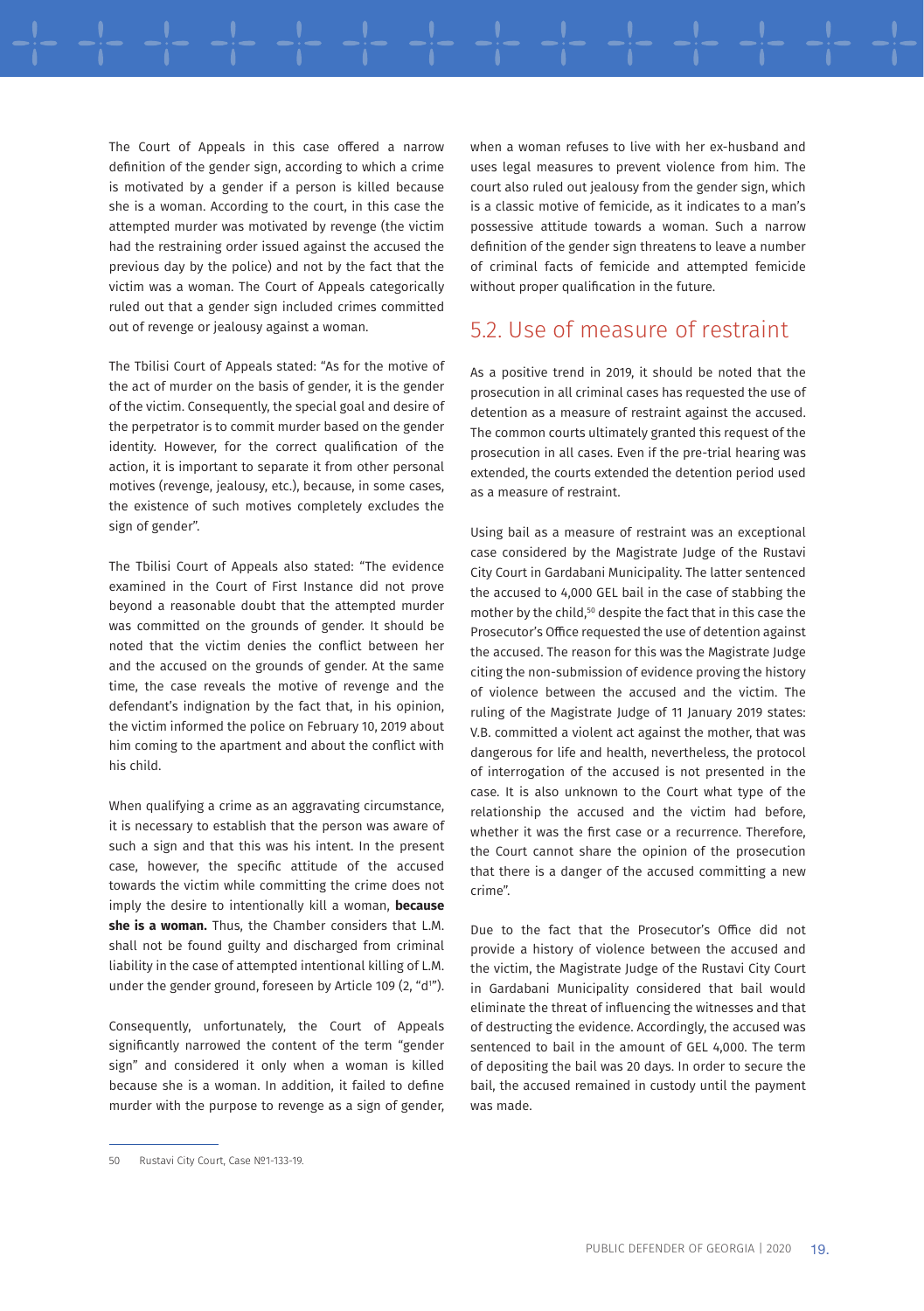The ruling of the Magistrate Judge was appealed by the Prosecutor's Office on January 12, 2019 at the Tbilisi Court of Appeals. The prosecutor indicated in the complaint that the accused's brother and sister-in-law, who provided incriminating information about the accused during the interrogation, were in danger from the accused. The Magistrate Judge did not take this circumstance into account when the accused was released on a domestic violence case. In addition, the prosecution submitted to the Court of Appeals the minutes of the victim's interrogation, which were not available to the Magistrate Judge at the first hearing of the accused.

The Tbilisi Court of Appeals did not share the Magistrate Judge's findings that it was not confirmed whether this was the first case between a mother and a child or a recurrence. The Court of First Instance had records of the interrogation of the accused's brother and sister-inlaw, which accused him in committing a crime; Appellate Court said, that this should have been sufficient to impose detention on the accused. The Court of Appeals in its ruling focused on the specifics of domestic violence, the risks of repeated violence, and changed the bail into imprisonment against the accused.

This case clearly shows the importance of, on the one hand, the timely collection of relevant evidence by the Prosecutor's Office about the prehistory of the crime and their submission to the Court; on the other hand, it demonstrates the necessity of the Courts' understanding that the attempted femicide is the culmination of previous domestic violence and it is always preceded by other violent acts.

### 5.3. Circumstances taken into account by the court when imposing a sentence

While sentencing in 2019, the Common Courts actively applied Article 50 (5) of the Criminal Code, which states: when imposing a fixed term imprisonment, the court may, by its judgement order the service of a certain part of the sentence and count the other part as a conditional sentence provided the accused (convicted) person admits the crime (unless the person has been caught at the scene of the crime or immediately after the crime has been committed), names accomplices and collaborates with the investigation authorities. If, except for the conclusion of a plea bargain agreement, a particularly serious crime has been committed, a conditional sentence may be deemed a quarter of the sentence imposed, one third of the sentence, in the case of a serious crime, and half of the sentence, in the case of a less serious crime.

In 3 out of 10 cases the Court applied the exemption under Article 50 (5) of the Criminal Code to the accused for cooperation with the investigation: the convict was sent to a penitentiary institution to serve half of his sentence, and half of the sentence was counted as conditional.

Gori District Court did not apply the exemption under Article 50 (5) of the Criminal Code in two cases of murder of a wife in Khashuri. Defendants cooperated with the investigation in both cases, which made the evidence obtained by the prosecution indisputable, although at the same time, aggravating circumstances were revealed in both cases; namely, in one case, the accused was under the influence of alcohol while stabbing his wife by the nail cutter. In addition, the Gori District Court and Tbilisi Courts of Appeal took into account the convict's behavior after committing the crime, i.e. the convict left his unconscious wife in a pool of blood and continued to drink alcohol.

Gori District Court did not apply Article 50 (5) of the Criminal Code in the case of the second murder in Khashuri. In this case, the court took into account aggravating circumstances, namely, that the convict shot the victim with a firearm and threw a grenade in a crowded place, which posed a threat to others too. Due to these circumstances, the court avoided to count the deprivation of liberty as a conditional sentence.

Currently, the imposition of the 20 years of imprisonment by the Gori District Court for the above-mentioned case of femicide in 2019 is the most severe sentence. The lightest sentence for femicide was imposed by the Sighnaghi District Court - 8 years, out of which 2 years were counted as a conditional sentence. The most severe sentence for attempted femicide was imposed by the Tbilisi City Court, which was 18 years in prison.<sup>51</sup> The lightest sentence for attempted femicide was imposed by the Tbilisi City Court - 3 years imprisonment.<sup>52</sup>

<sup>51</sup> Tbilisi City Court, Case №1-4791-19.

<sup>52</sup> Tbilisi City Court, Case №1/4127-19.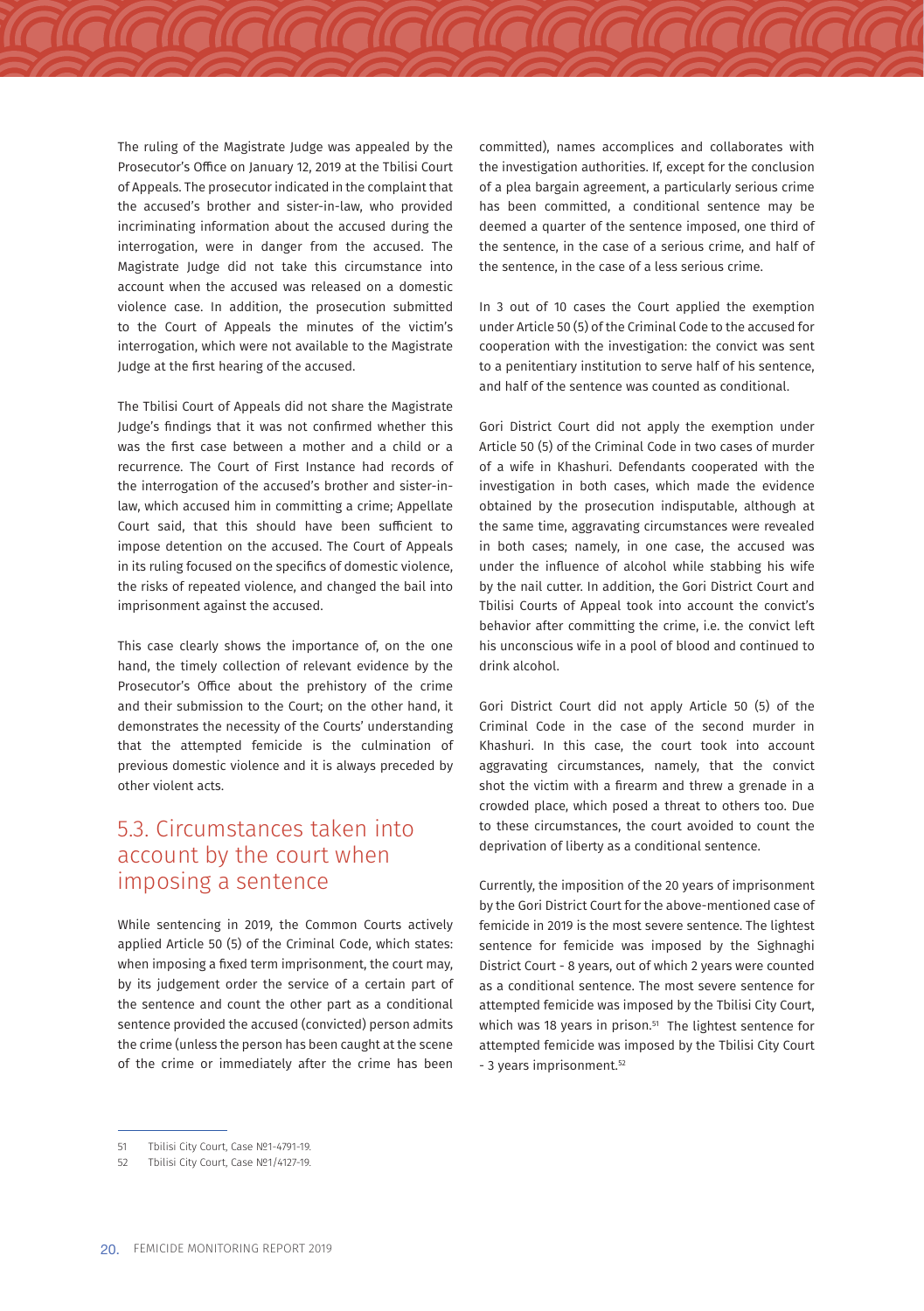## 6. ANALYSIS OF RULINGS ON TERMINATION OF CRIMINAL PROSECUTION

Based on the information provided by the General Prosecutor's Office of Georgia,<sup>53</sup> the Public Defender of Georgia requested court rulings on termination of criminal prosecution in 6 cases. In all 6 cases, the reason for the termination of the criminal prosecution was insanity.

The Public Defender is cautious when qualifying cases as femicide or attempted femicide that are committed by persons with psychosocial needs in a state of insanity. The reason for this is the difficulty to determine to which extent these individuals perceive the concept of gender.

In addition, it should be noted that the rulings provided on the termination of criminal prosecution and the imposition of compulsory psychiatric treatment sometimes contain almost no indication to the factual circumstances of the case. In particular, such decisions do not contain any indication of the factual circumstances under which a person with a disability attempted to kill a woman, or the circumstances in which a woman was killed. Some rulings state that a person with a disability attacked a woman for revenge, although it is not explained why the attacker intended to take revenge against the woman.<sup>54</sup> Another case states that the attacker killed or attempted to kill a family member, although the court ruling does not address the motives for the death.<sup>55</sup>

Relatively informative value carries the verdict of the Rustavi City Court of April 23, 2020, which states that a person with disabilities suffocated his wife with a belt out of jealousy. If the perpetrator of this unlawful act was not in the state of insanity, this crime would be deemed femicide.56

<sup>53 №13/34799, 29/</sup>June/2020; №13/55730 25/September/2020.

<sup>54</sup> Gori District Court, Case №10/329-19.

<sup>55</sup> Gori District Court, Case №1/501-19; Tbilisi City Court, Case №604/6306-1.

<sup>56</sup> Rustavi City Court, Case №1-984-19.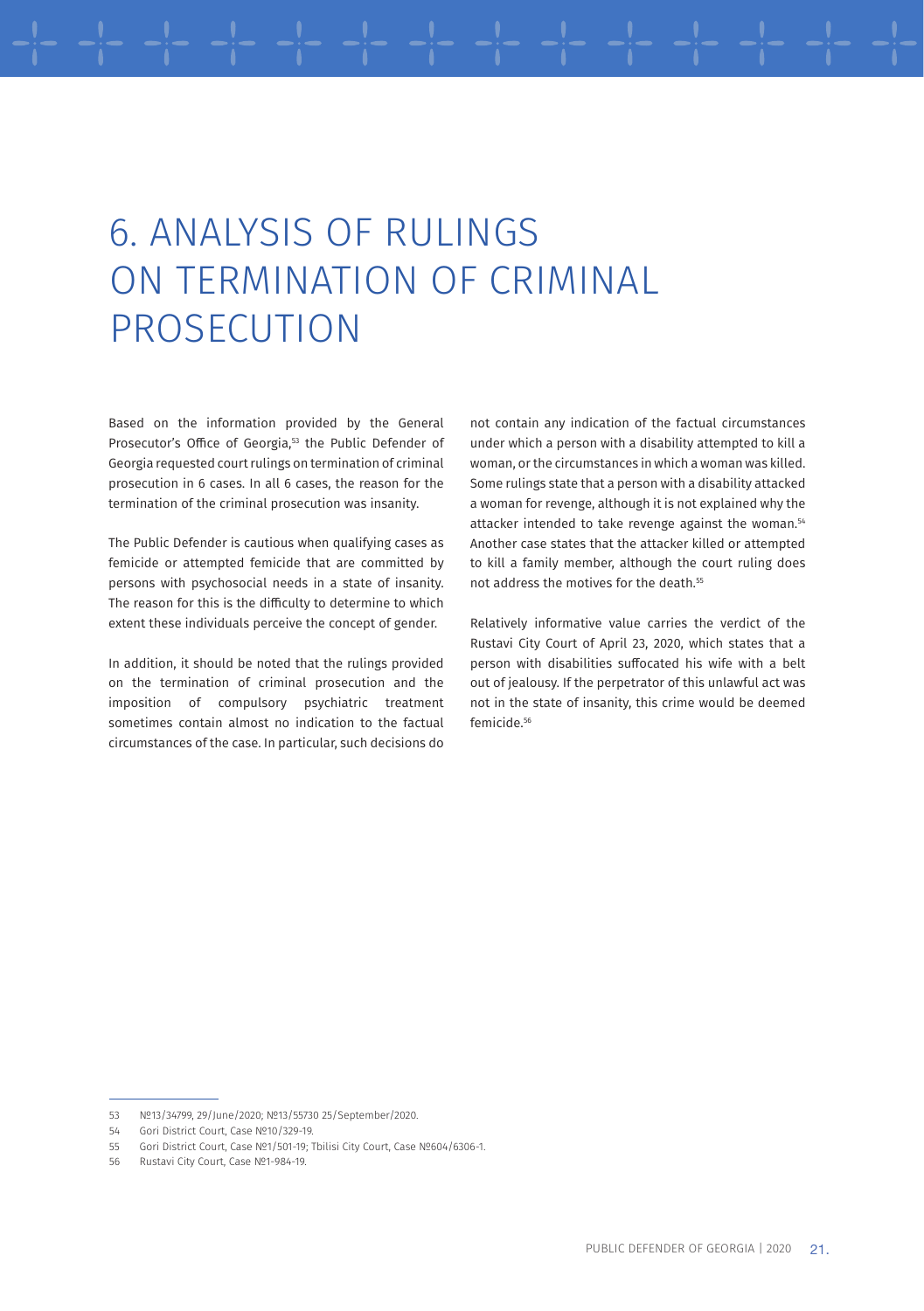### **CONCLUSION**

Analysis of femicide and attempted femicide cases in 2019 shows that there are still many challenges in the fight against femicide and the administration of justice in such cases. Unfortunately, in 9 out of 10 cases analyzed, various shortcomings are revealed at the stage of investigation or trial, and in this regard, it can be said that only one case is an exception.

From the shortcomings identified at the investigation stage, timely identification of the victim/legal successor was problematic in some cases. The investigation revealed a stereotypical attitude towards the victim and interest in her personal, sexual life, while this was not essential in determining the circumstances of the case. The problem of gathering evidence was identified, which ultimately affected the qualification of the act and the court's finding of a defendant guilty under a relatively light article. The problem was also identification of gender-motivated crimes as such.

Office of the Public Defender welcomes that the investigation has studied the previous history of violence; no problem has been identified in the analysis of cases in this regard. Among the analyzed cases, there are also cases where, despite systematic violence, the victim has not addressed the law enforcement agency. Unfortunately, there are still cases when, despite a victim reporting a case to the police, an extreme form of violence cannot be

avoided. Femicide could not be avoided either in a case where a person was serving a sentence at a penitentiary institution for a domestic crime. This once again indicates to the need to intensify work to correct the behavior of abusers.

The use of bail as a measure of restraint by a court, despite a motion for detention, may be considered alarming in an attempted femicide case. The case revealed a problem with the Magistrate Court's understanding that an attempt of a femicide is the culmination of pre-existing domestic violence and is necessarily preceded by other violent acts. It is noteworthy that this shortcoming was remedied by a higher court ruling.

The problem of the courts' adequate perception of the term crime committed with the "gender sign" remains. In court practice, the words "family member" are more commonly used and easily understood in relation to the crime of femicide, than a reference to a gender sign. Nonetheless, there were two cases where the court did not aggravate the sentence by one year than the minimum term, despite the fact that an attempted femicide was committed against a family member. In addition, neither did the prosecution appeal the sentence to aggravate the sentence, particularly because the crime was committed against a family member.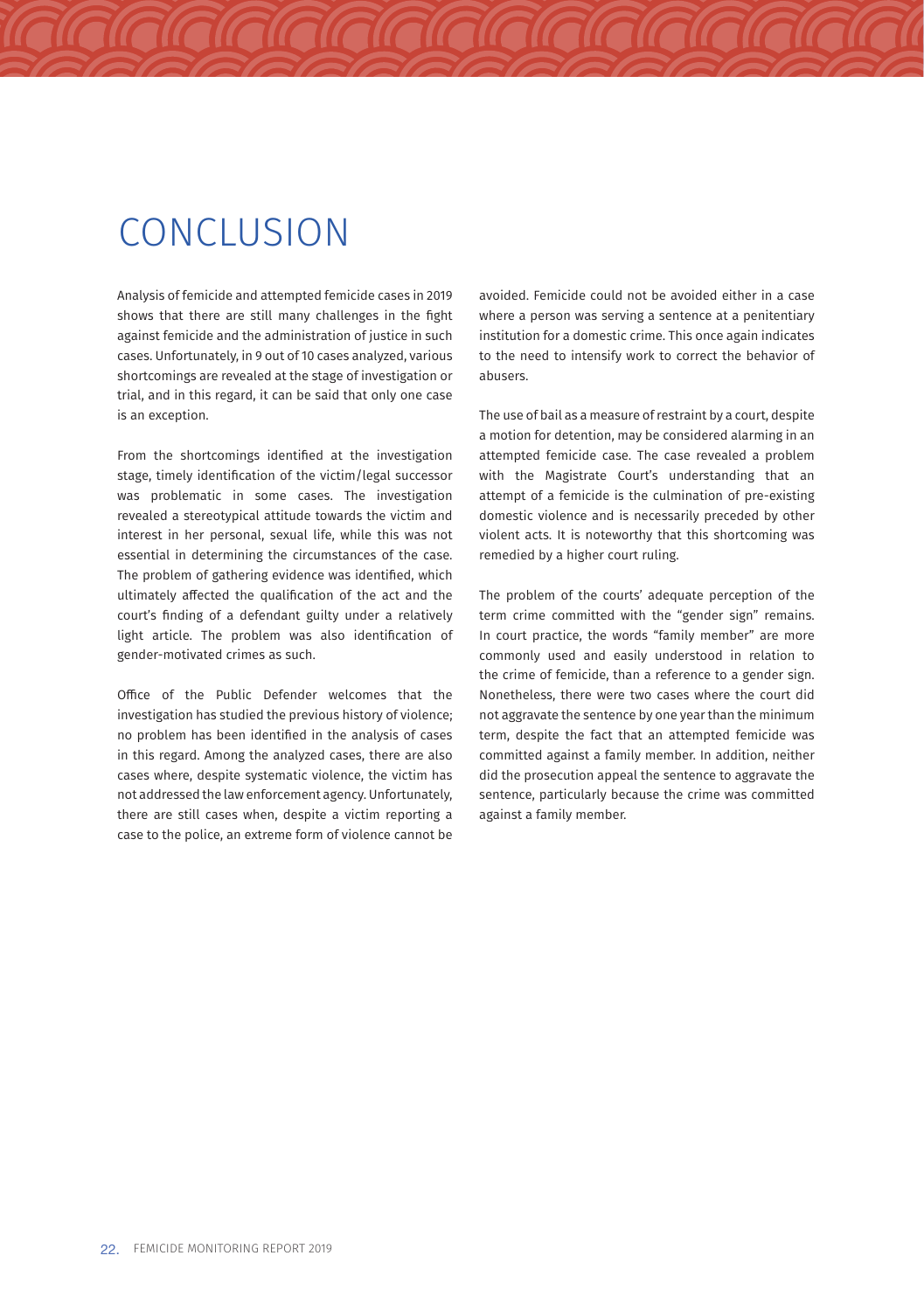## RECOMMENDATIONS

#### **To the Government of Georgia:**

• Develop timely, adequate and effective compensation rules for victims of violence against women and domestic violence, in accordance with their obligation under Article 30 of the Council of Europe Convention on the Preventing and Combating Violence against Women and Domestic Violence.

#### **To the Interagency Commission on Gender Equality, Violence against Women and Domestic Violence:**

• Establish a special working group that will critically analyze the existing prevention system in relation to cases of gender-motivated killings and attempted killings of women, and with the participation of key agencies, including the Ministries of Health and Education, will work specifically to develop and refine the femicide prevention system.

#### **To the High School of Justice:**

• Train judges of criminal specialization on the issue of identifying crimes committed on the basis of gender, in relation to the acts provided under Article 53' (1) and Article 109 (2, "d<sup>1</sup>") of the Criminal Code.

#### **To the Supreme Court of Justice:**

- Admit and consider cassation complaints related to the interpretation of "gender-based" crimes under Article 531 (1) and Article 109 (2) of the Criminal Code, in order to facilitate the establishment of the uniform practice of interpreting such crimes. Change the practice of the Tbilisi Court of Appeals established by its judgment of March 10, 2020, according to which attempted murder motivated by jealousy and revenge is not considered as a crime committed on the grounds of "gender";
- Develop a method for identifying femicide and attempted femicide cases, which will also be applied by common courts, and produce accurate statistics.

#### **To Common Courts:**

- Not impose a minimum sentence against the convict and aggravate the sentence for at least one year, in accordance with Article 53' of the Criminal Code, when the crime committed against a family member is not a qualifying circumstance of the action;
- Substantiate in detail in the judgment whether there is a gender ground in the crime and whether the crime was committed under such motive.
- When selecting a measure of restraint, judges should keep in mind that a femicide or attempted femicide is, for the most part, the culmination and it might be preceded by a whole chain of violent acts. In view of these circumstances, assess the risks of impact on witnesses and reoccurrence of the crime;
- Indicate more information about the factual circumstances of the case in the rulings on termination of criminal prosecution and the imposition of compulsory psychiatric treatment. In particular, under which factual circumstances did a person with a disability attempt to kill a woman, or under what circumstances was a woman killed.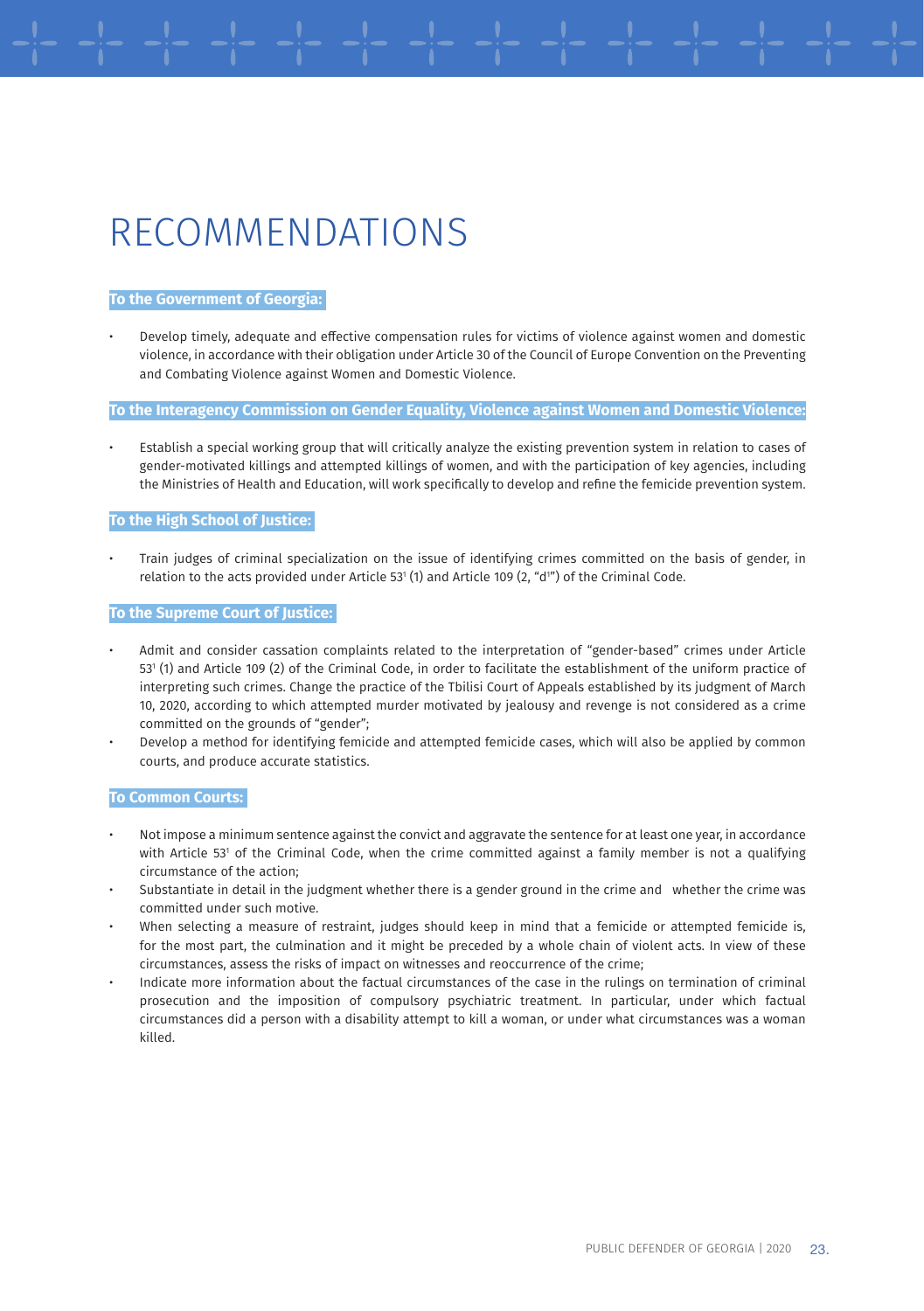#### **To the General Prosecutor's Office of Georgia:**

- Ensure granting the status of a victim/victim's successor in a timely manner, where this is still a problem;
- Qualify the action on the basis of gender, when the motive for the crime is to control the action of the woman and the behavior "inappropriate" for her;
- Ensure that all versions submitted by the victim are verified through appropriate investigative action, including additional interrogation of the victim, especially when such additional inquiries or posing clarifying questions, may make it possible to obtain evidence that would affect the change of the qualification of the action;
- Appeal the court rulings to a higher court in order to aggravate the sentence in cases where the lower court does not apply Article 53<sup>1</sup> of the Criminal Code and all relevant preconditions are in place;
- Examine in a timely manner and to present to the court evidence of a history of violence between the victim and the accused when selecting a measure of restraint.

#### **To the Ministry of Internal Affairs of Georgia:**

- Investigators should refrain from verifying the details of the victim's intimate life with third parties, especially minors, when this is no critical necessary for the correct legal qualification of the action;
- Continue training of staff in the territorial bodies of the Ministry of Internal Affairs of Georgia on issues of violence against women and domestic violence. In addition, develop a post-training evaluation document that will make it possible to measure the progress made by trained staff;
- Determine rule of specialization of the investigators on cases of violence against women and domestic violence to protect victims effectively.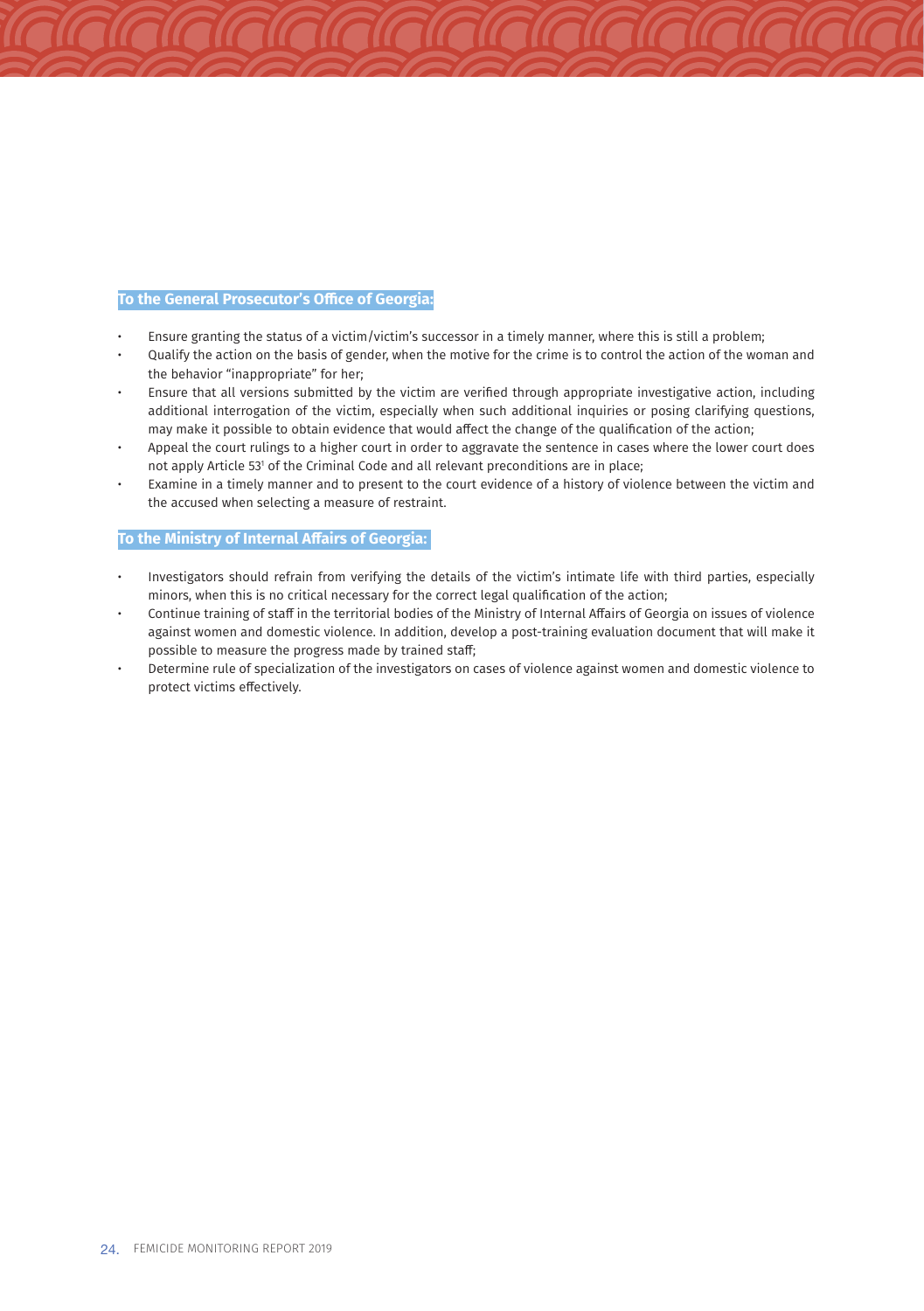## ANNEX 1: STATISTICS OF THE GENERAL PROSECUTOR'S OFFICE OF GEORGIA

According to the data of the General Prosecutor's Office of Georgia<sup>57</sup>, in 2019, 8 women were **killed** by 9 persons on the **grounds of domestic crime**. All the facts were investigated by the relevant territorial units of the Ministry of Internal Affairs of Georgia.

Out of these 9 persons, criminal proceedings were initiated against 7 individuals. In 6 cases, criminal prosecution was initiated under Articles 11'-109 of the Criminal Code, in 1 case - under Articles 11'-117 of the Criminal Code, and criminal proceedings were not instigated against 2 persons for the death of the perpetrator. Gender-based violence was not identified in any of the cases. It is noteworthy that criminal proceedings were initiated against 2 persons for the intentional murder of 1 woman.

In 2020 the criminal prosecution on the fact of murder of a woman committed on the grounds of domestic crime in 2019, was terminated against one person, due to insanity of the accused, under Article 105 (2, "b") of the Criminal Procedure Code of Georgia.

Age of victims: under 18 - 1 woman; 18 to 30 years - 1 woman; 30 to 40 years - 1 woman; 40 to 50 years - 1 woman; 50 to 60 years - 2 women; 60 to 70 years - 1 woman; Above 70 - 1 woman, respectively.

Territorial distribution of crime: Tbilisi - 2; Kakheti - 2; Shida Kartli - 2; West - 1; Kvemo Kartli – 1, respectively.

As for the relationship between the accused and the victim, in 5 cases the murder was committed by the husband (exhusband) against the wife (ex-wife), in 2 cases by the child against the mother, in 1 case by the mother against the child, in 1 case by the brother-in-law against the sister-in-law (it should be noted that in one case both the child and the husband were imposed responsibility for the murder of the mother and wife, respectively).

In 2019, 9 women were **murdered** for **other reasons.** All the facts were investigated by the relevant territorial units of the Ministry of Internal Affairs of Georgia.

Prosecution of specific persons has not been initiated on the mentioned facts, as in 8 cases the identity of the perpetrator has not been established, and in 1 case - due to the death of the perpetrator. The gender sign was not identified in any of the cases.

Age of victims: from 30 to 40 years - 2 women; 40 to 50 years - 1 woman; 50 to 60 years - 2 women; 60 to 70 years - 2 women; Over 70 - 1 woman, respectively; there is no information about 1 woman.

<sup>57</sup> Letters of the General Prosecutor's Office of Georgia: №13/8998, 12/February/2020; №13/34799, 29/June/2020; №13/55730, 25/September/2020.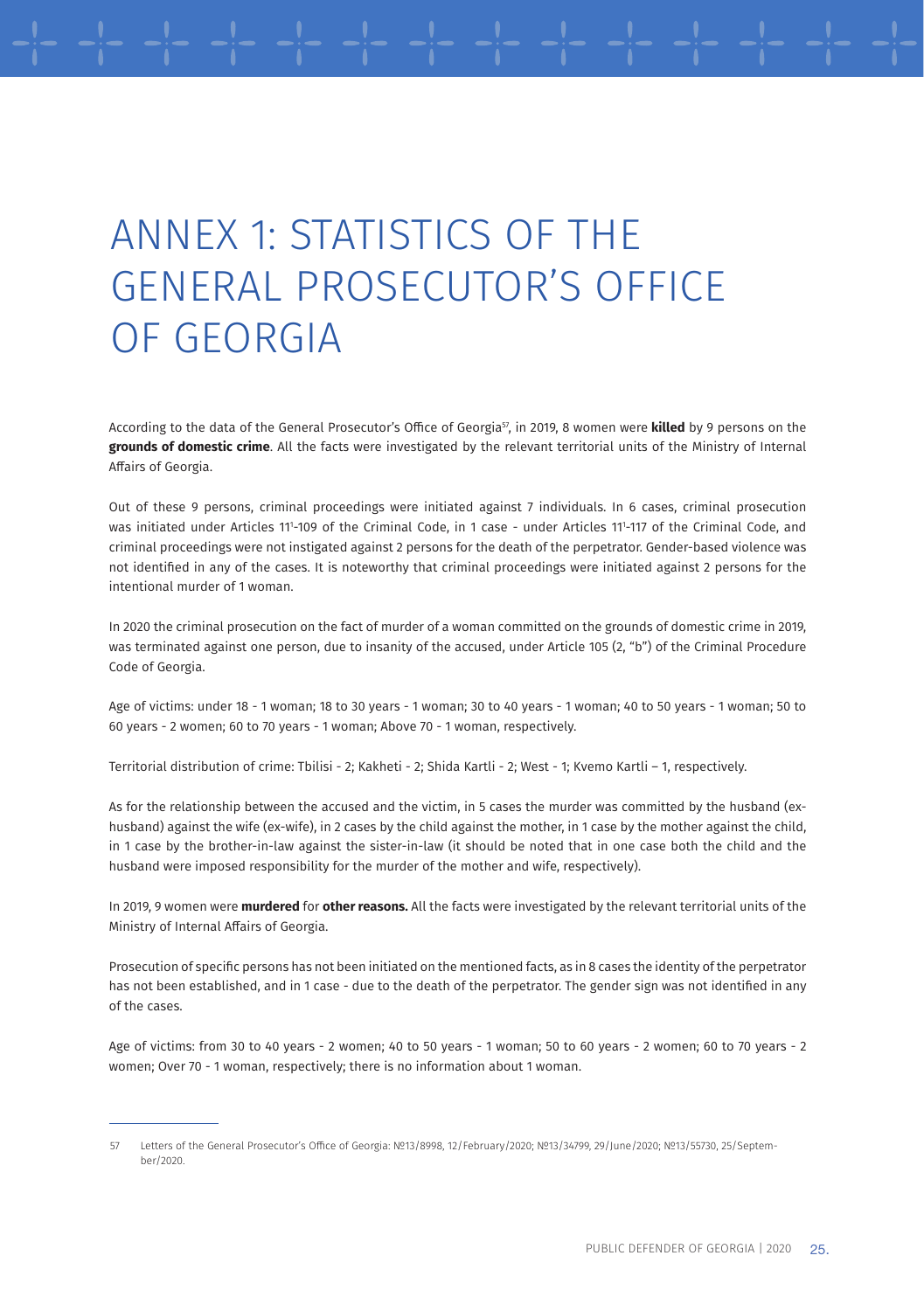Territorial distribution of crime: Kakheti - 3; Tbilisi - 2; West - 2; Kvemo Kartli - 1; Outside Georgia – 1, respectively.

As for the relationship between the accused and the victim, the identity of the perpetrator is unknown in all cases.

In 2019, 2 women were **incited to suicide**. Both facts were investigated by the relevant territorial units of the Ministry of Internal Affairs of Georgia.

Criminal proceedings were initiated against 2 persons under Articles 111 -115 of the Criminal Code. In 1 of these cases, criminal prosecution was initiated for the fact of committing a crime on the basis of gender.

Age of victims: from 30 to 40 years - 1 woman; 40 to 50 years - 1 woman, respectively;

Territorial distribution of crime: Kvemo Kartli - 1; Samegrelo-Zemo Svaneti – 1, respectively.

As for the relationship between the accused and the victim, in both cases the husband incites the wife to suicide.

In 2019, an **attempted murder** was committed by 11 persons against 12 women on the grounds of **domestic crime**. The relevant territorial units of the Ministry of Internal Affairs of Georgia conducted investigations on all the facts.

Criminal proceedings were instituted against 10 persons under Articles 111 -19.109 of the Criminal Code. In 1 case, criminal prosecution was not initiated due to the death of the perpetrator. Attempted killing on the basis of gender was identified in 2 cases.

In 2019, criminal prosecution on the fact of attempted murder of a woman committed with a domestic crime sign in 2019, was terminated against 4 persons due to insanity under Article 105 (2, "b") of the Criminal Procedure Code of Georgia.

Age of victims: from 18 to 30 years - 3 women; 30 to 40 years - 3 women; 40 to 50 years - 2 women; 50 to 60 years - 2 women; Above 70 - 2 women, respectively.

Territorial distribution of crime: Tbilisi - 8; Shida Kartli - 2; West - 1; Kvemo Kartli – 1, respectively.

As for the relationship between the accused and the victim, in 7 cases attempted murder was committed by the husband (ex-husband) against the wife (ex-wife), in 2 cases by the child against the mother, in 1 case by the mother against the child, in 1 case by the son-in-law against the mother-in-law and in 1 case - against another member of the family (towards the person with whom he/she was engaged in a common household).

In 2019, 4 persons committed **attempted murder** of 4 women for **other grounds**. All the facts were investigated by the relevant territorial units of the Ministry of Internal Affairs of Georgia. Criminal proceedings were initiated against 3 persons on the mentioned facts. In all three cases, criminal proceedings were instituted under Article 19.109 of the Criminal Code. In 1 case, criminal prosecution was not initiated due to the death of the perpetrator. The gender sign was not identified in any of the cases.

In 2019, criminal persecution on fact of attempted murder of a woman on other ground was terminated against one person due to insanity of the accused, pursuant to Article 105 (2, "b") of the Criminal Procedures Code of Georgia.

Age of victims: under 18 - 1 woman; 18 to 30 years - 1 woman; 30 to 40 years - 1 woman; From 50 to 60 years - 1 woman, respectively.

Territorial distribution of crime: Tbilisi - 2; West - 1; Shida Kartli – 1, respectively.

As for the relationship between the accused and the victim, in 3 cases the attempted murder was committed by an acquaintance, and in 1 case - by a stranger, respectively.